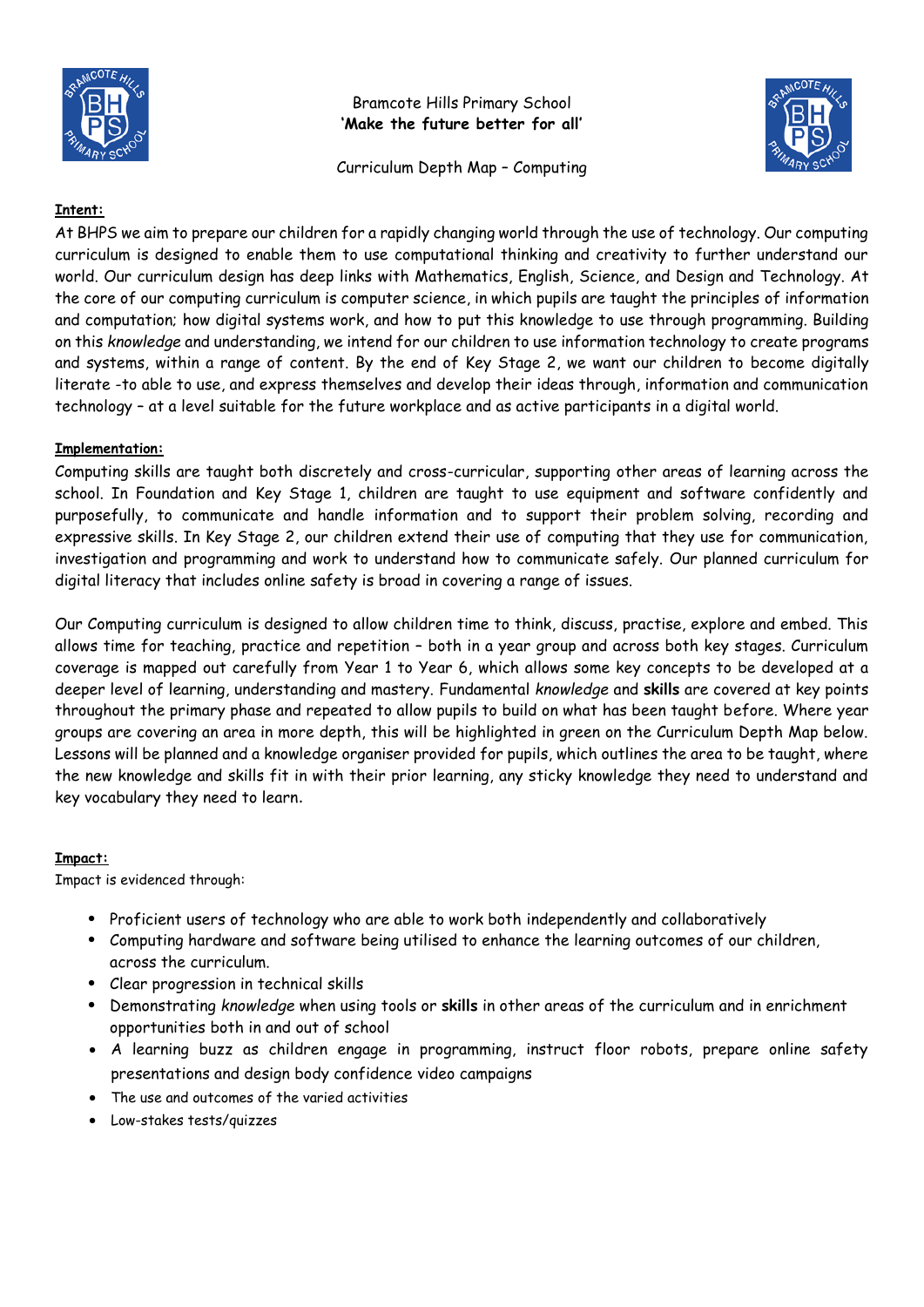### Key Stage One

| Year 1                                                                                                                                         | Year 2                                                                                                                                           |
|------------------------------------------------------------------------------------------------------------------------------------------------|--------------------------------------------------------------------------------------------------------------------------------------------------|
| National Online Safety<br><b>Microsoft PowerPoint</b><br>Microsoft Word<br><b>Scratch Jnr</b><br>2Paint<br><b>Microsoft Word</b>               | National Online Safety<br><b>Chrome Music Lab</b><br><b>PowerPoint</b><br><b>I2Data Pictogram</b><br>Ipad camera<br>Scratch Jnr<br><b>BeeBot</b> |
| <b>Bee Bot</b>                                                                                                                                 |                                                                                                                                                  |
|                                                                                                                                                | <b>Computing Systems and Networks</b>                                                                                                            |
| Name the main parts of a computer                                                                                                              | Recognise the uses and features of information technology?                                                                                       |
| Use a mouse to open a program and select objects on a<br>screen.                                                                               | Identify information technology in the home, school and beyond?                                                                                  |
| Use a keyboard for typing.                                                                                                                     | Explain how information technology benefits us?                                                                                                  |
| Save work in their own folder.                                                                                                                 |                                                                                                                                                  |
|                                                                                                                                                | <b>Creating Media</b>                                                                                                                            |
| Use tools, shapes and lines to create a digital painting.                                                                                      | Create, review and edit music digitally.                                                                                                         |
| Compare computer art and painting.                                                                                                             | Use a digital device to take a photograph and use software<br>to edit and improve it?                                                            |
| Add and remove text in a program.                                                                                                              |                                                                                                                                                  |
| Change the look of text on a computer.                                                                                                         |                                                                                                                                                  |
| Compare writing on a computer with writing on paper.                                                                                           |                                                                                                                                                  |
|                                                                                                                                                | Programming & Algorithms                                                                                                                         |
| Understand what algorithms are                                                                                                                 | Understand what algorithms are.                                                                                                                  |
| Plan a simple program to move a floor robot forwards,<br>backwards, left and right.                                                            | Understand that algorithms are implemented as programs on<br>digital devices.                                                                    |
| Plan and debug simple routes.                                                                                                                  | Understand that programs execute by following precise and<br>unambiguous instructions.                                                           |
| Predict where the robot will move to.                                                                                                          | Create and debug simple programs.                                                                                                                |
| Enter commands to move sprites.                                                                                                                | Use logical reasoning to predict the behaviour of own<br>programs.                                                                               |
| Join commands together to make as simple program.                                                                                              |                                                                                                                                                  |
| Predict what will happen when changes are made to<br>algorithms.                                                                               |                                                                                                                                                  |
|                                                                                                                                                | Data & Information                                                                                                                               |
| Label, group and compare objects on screen.                                                                                                    | Use IT to enter data, present, sort and compare<br>information.                                                                                  |
|                                                                                                                                                | Safe Use                                                                                                                                         |
| Use technology safely, responsibly and respectfully.                                                                                           | Use technology safely, responsibly and respectfully.                                                                                             |
| Identify where to go for help and support when they have<br>concerns about content or contact on the internet or other<br>online technologies. | Know how to keep personal information private.                                                                                                   |
|                                                                                                                                                | Identify where to go for help and support when they have<br>concerns about content or contact on the internet or other<br>online technologies.   |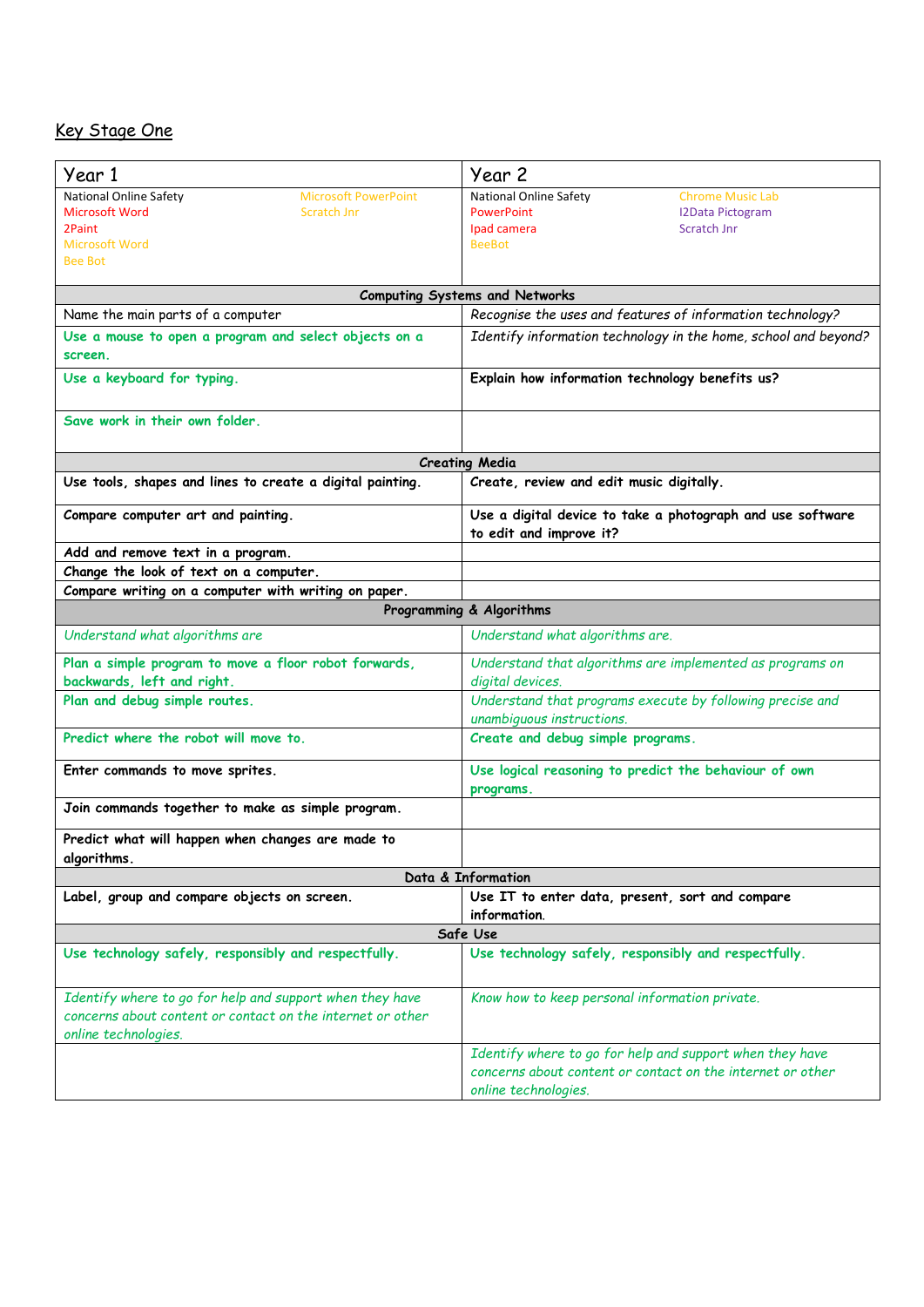# Key Stage Two

| Year 3                                       | Year 4                                                        | Year 5                                     | Year 6                                        |
|----------------------------------------------|---------------------------------------------------------------|--------------------------------------------|-----------------------------------------------|
| Computing systems and networks - Connecting  | Logo, Scratch,                                                | 2Code (coding principles)                  | Kodu, Scratch, 2Code Gorilla                  |
| computers.                                   | Impact of IT on society                                       | 2Investigate                               | Word, Garageband, Audacity, Movie Maker       |
| Creating media - Animation.                  | E-safety- Cyber café 1-4                                      | E Safety -'Be Internet Legends' evaluating | Excel                                         |
| Creating media - Desktop publishing.         | Photo Story                                                   | information, malicious contact<br>Kodu     | Impacts of inaccurate data<br>E Safety - CEOP |
| Data and information - Branching databases.  | <b>Garage Band</b>                                            | Flowol                                     |                                               |
| Safer Internet Day                           | Excel, Paint                                                  | Garage Band, Scratch                       |                                               |
| Programming A - Sequence in music            |                                                               | C networks including the internet          |                                               |
| Programming B - Events and actions           |                                                               |                                            |                                               |
|                                              |                                                               | Create programs                            |                                               |
| Solve problems by decomposing them into      | Solve problems by decomposing them into                       | Solve problems by decomposing them into    | Solve problems by decomposing them into       |
| smaller parts                                | smaller parts                                                 | smaller parts                              | smaller parts                                 |
|                                              |                                                               |                                            |                                               |
| Plan and enter a sequence of instructions on | Plan and enter a sequence of instructions on                  | Design, write and debug programs that      | Design, write and debug programs that         |
| a robot/sprite to achieve specific outcomes  | a robot/sprite to achieve specific outcomes                   | accomplish specific goals, including       | accomplish specific goals, including          |
|                                              |                                                               | controlling or simulating                  | controlling or simulating physical systems    |
|                                              |                                                               | physical systems                           |                                               |
| Use computational thinking to solve open     | Use selection (if else) blocks to give<br>different outcomes. | Explore/ refine procedures using repeat to | Record in some detail the steps that are      |
| ended problems                               |                                                               | achieve solutions to problems              | required to achieve an outcome                |
| Explore instructions to control software or  | Use an algorithm to sequence and order                        | Predict the outputs for the steps in an    | Predict the outputs for the steps in an       |
| hardware with an input using 'if then'       | more complex programming.                                     | algorithm                                  | algorithm                                     |
| commands                                     |                                                               |                                            |                                               |
|                                              | Use loops (repeat/forever) to achieve                         | Use the process: plan, program, test and   | Use the process: plan, program, test and      |
|                                              | solutions to tasks                                            | review                                     | review a program                              |
|                                              |                                                               | Group commands as a procedure to achieve   | Group commands as a procedure to achieve      |
|                                              |                                                               | a specific outcome within a program        | a specific outcome within a program           |
|                                              |                                                               | Understand how computers can generate      | Understand how sensors can be used to         |
|                                              |                                                               | random numbers and how these can be used   | measure input in order to activate a          |
|                                              |                                                               | in simulations                             | procedure or sequence and talk about          |
|                                              |                                                               |                                            | applications in society                       |
|                                              |                                                               |                                            | Use variables to manipulate inputs to         |
|                                              |                                                               |                                            | create useful outputs                         |
|                                              |                                                               |                                            | Use property values and parameters to         |
|                                              |                                                               |                                            | store information about objects               |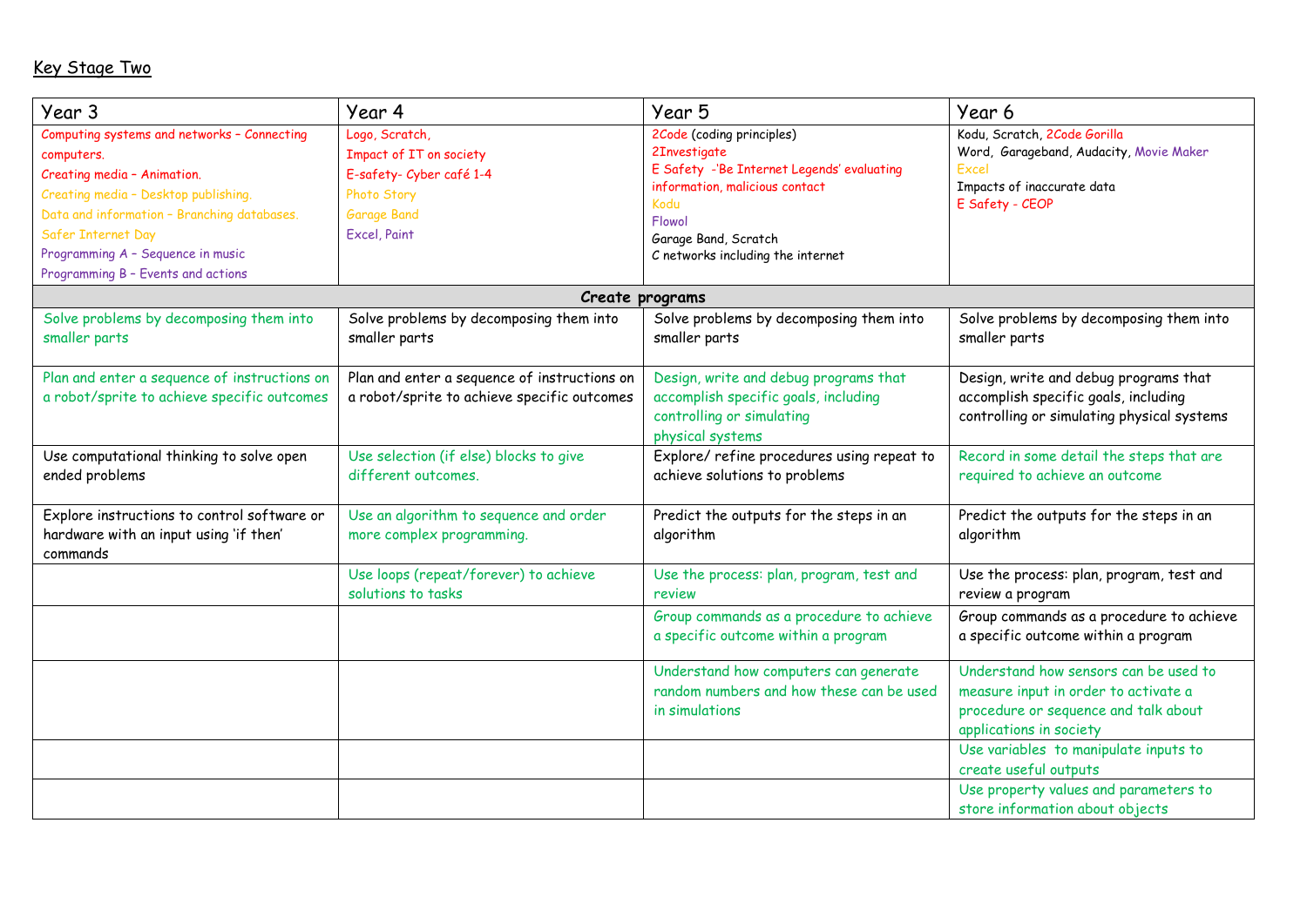|                                                                                                                             |                                                                                                                             | Develop programs                                                                                             |                                                                                                   |
|-----------------------------------------------------------------------------------------------------------------------------|-----------------------------------------------------------------------------------------------------------------------------|--------------------------------------------------------------------------------------------------------------|---------------------------------------------------------------------------------------------------|
| Test and improve/debug programmed<br>sequences                                                                              | Test and improve/debug programmed<br>sequences                                                                              | Use sequence, selection and repetition in<br>programs                                                        | Use sequence, selection and repetition in<br>programs                                             |
| Detect and correct errors in algorithms<br>and programs                                                                     | Detect and correct errors in algorithms<br>and programs                                                                     | Work with variables                                                                                          | Work with variables                                                                               |
| Design, write and debug programs that<br>accomplish specific goals, including<br>controlling or simulating physical systems | Design, write and debug programs that<br>accomplish specific goals, including<br>controlling or simulating physical systems | Work with various forms of input and<br>output                                                               | Work with various forms of input and<br>output                                                    |
| Use sequence, selection and repetition in<br>programs                                                                       | Use sequence, selection and repetition in<br>programs                                                                       | Develop an understanding of how values<br>used in code affect the action of the<br>object they relate to.    | Use variables in more complex ways, and to<br>manipulate inputs to create useful outputs.         |
| Work with various forms of input and<br>output                                                                              | Work with variables                                                                                                         | Write down the steps required to achieve<br>the outcome that is wanted and refer to<br>this when programming | Write a program which follows an algorithm<br>to solve a problem and achieve a planned<br>outcome |
|                                                                                                                             | Use repetition and loops                                                                                                    | Write a program which follows an algorithm<br>to solve a problem for a digital device                        |                                                                                                   |
|                                                                                                                             | Work with various forms of input and<br>output                                                                              |                                                                                                              |                                                                                                   |
|                                                                                                                             |                                                                                                                             | Reasoning                                                                                                    |                                                                                                   |
| Use logical reasoning to explain how some<br>simple algorithms work                                                         | Use logical reasoning to explain how some<br>simple algorithms work                                                         | Use logical reasoning to explain how some<br>simple algorithms work                                          | Use logical reasoning to explain how some<br>simple algorithms work                               |
| Talk about algorithms planned by others<br>and identify any problems and the expected<br>outcome                            | Explain how algorithms work, predicting<br>outcomes and debugging                                                           | Detect and correct errors in algorithms and<br>programs                                                      | Detect and correct errors in algorithms and<br>programs                                           |
| Explain how algorithms work, predicting<br>outcomes and debugging                                                           | Explain how computers use variables to<br>store information                                                                 | Identify problems and identify a solution<br>for a program                                                   |                                                                                                   |
|                                                                                                                             |                                                                                                                             | <b>Networks</b>                                                                                              |                                                                                                   |
|                                                                                                                             |                                                                                                                             | Explain in simple terms the differences<br>between a network, the internet and the<br>world wide web         | Explain the differences between a network,<br>the internet and the world wide web                 |
|                                                                                                                             |                                                                                                                             | Lead with positivity in online<br>communications.                                                            | Know that computers use IP addresses to<br>identify each other                                    |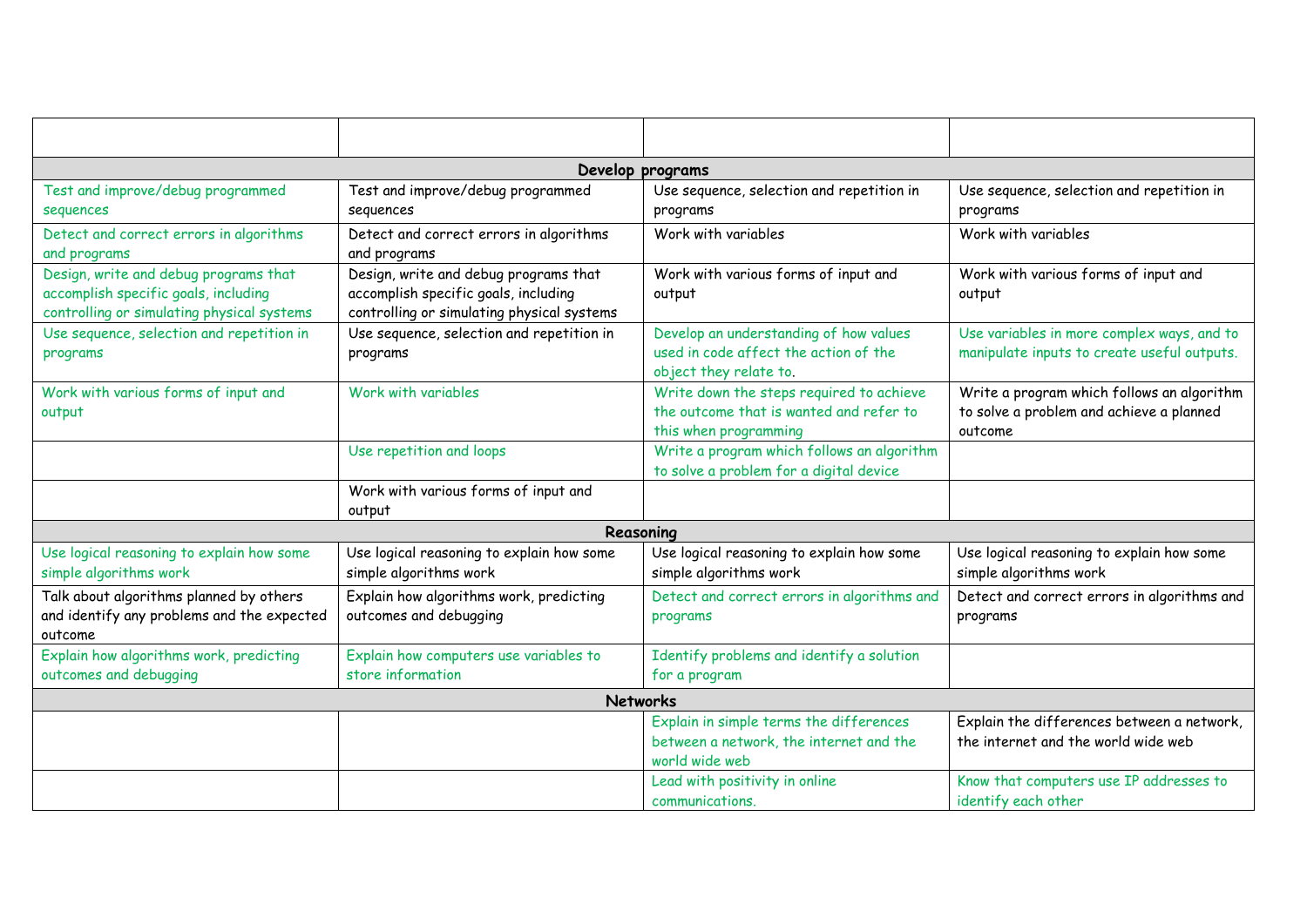|                                             |                                             |                                             | Use specific vocabulary: server, digital    |
|---------------------------------------------|---------------------------------------------|---------------------------------------------|---------------------------------------------|
|                                             |                                             |                                             | data, binary code, URL                      |
|                                             |                                             |                                             | Use range of sources to check validity and  |
|                                             |                                             |                                             | recognise different viewpoints.             |
|                                             |                                             |                                             | Describe possible impact of published       |
|                                             |                                             |                                             | content to an audience e.g. the use of      |
|                                             |                                             |                                             | advertising Know the meaning of some        |
|                                             |                                             |                                             | common website extensions -such as .org,    |
|                                             |                                             |                                             | .net, ac, .gov, .co.uk, .fr, .com           |
|                                             |                                             | Search engines                              |                                             |
| Use an age appropriate search engine        | Use different search engines and their      | Use the internet as a tool for research     | Explain how search engines work; finding    |
| independently                               | features, e.g. Google Image Search, video,  |                                             | and ranking pages in order                  |
|                                             | sound etc                                   |                                             |                                             |
| Understand that some information online     | Know that web sites are not always          | Choose the most appropriate search engine   | Decide which online communication tool to   |
| may be untrue (revisit)                     | accurate, and that information should be    | for the task, refining as necessary         | use to best suit the purpose                |
|                                             | checked before it is used                   |                                             |                                             |
|                                             |                                             | Recognise reasons that people might publish |                                             |
|                                             |                                             | inaccurate content and check validity.      |                                             |
|                                             | Using programs                              |                                             |                                             |
| Explore and discuss the benefits of a range | Sort record cards by using field names and  | I can discuss the differences between an    | Copy cells and formulae using copy & paste, |
| of online communication tools               | use a database to find the answer to simple | open blog and a forum for a closed          | and fill across and down                    |
|                                             | questions                                   | community                                   |                                             |
| Create and insert music and sounds into     | Use the search tool to find information and | Use 'AND', 'OR', '=<' and '=>' to search a  | Display and interpret data selecting bar    |
| presentations and documents                 | search for answers to simple questions      | database                                    | charts, pie charts, scatter graphs and line |
|                                             |                                             |                                             | graphs appropriately                        |
| Create and manipulate digital artwork       | Use a branching database to identify        | Design questions to search a large database | Match the information in a spreadsheet to   |
| Reason about the quality and composition of | objects and add additional objects for an   |                                             | the needs of the audience and present data, |
| images                                      | existing branching database                 |                                             | with appropriate ranges, labelling axes and |
|                                             |                                             |                                             | title                                       |
| Perform basic editing on images/video -     | Select colour, cell size and text           | Check for accuracy by checking data, using  | Create and amend a spreadsheet to solve a   |
| crop, recolour, resize                      | appropriately                               | different views, search tools and graphing  | problem through a review of the rules and   |
|                                             |                                             |                                             | variables                                   |
|                                             |                                             |                                             |                                             |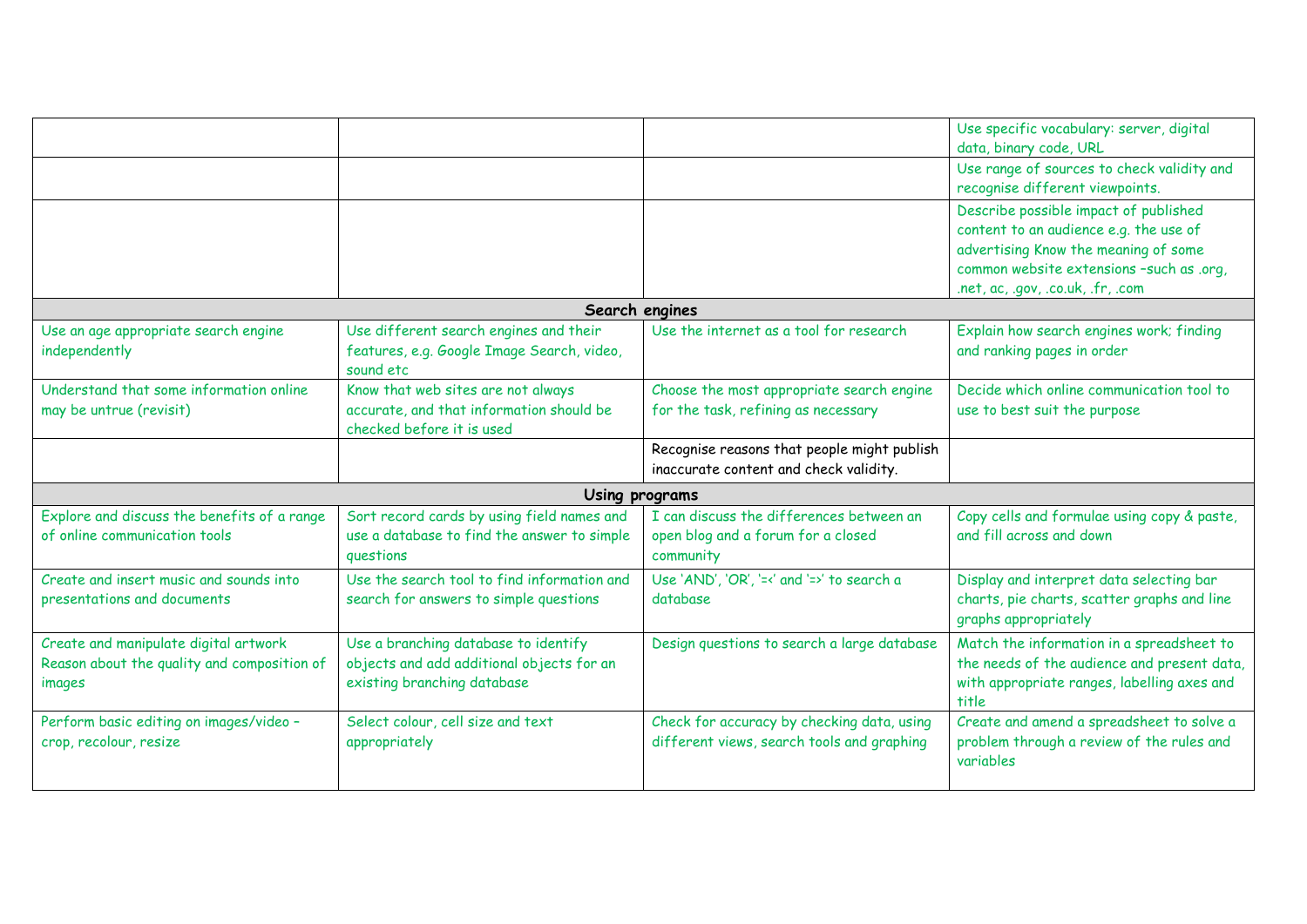| Use numerous design features such as text<br>boxes, borders and WordArt in different<br>layouts and styles                  | Save and retrieve documents from shared<br>areas using sensible names                                                                                                     | Build and use databases to support my work                                                                                                               | Use databases and branching databases to<br>process, interpret, store, and present<br>information for a specific audience,<br>realising the need for accuracy and<br>checking plausibility |  |  |
|-----------------------------------------------------------------------------------------------------------------------------|---------------------------------------------------------------------------------------------------------------------------------------------------------------------------|----------------------------------------------------------------------------------------------------------------------------------------------------------|--------------------------------------------------------------------------------------------------------------------------------------------------------------------------------------------|--|--|
| Use a variety of presentation software to<br>make a sequence of slides                                                      | Enter formulae into a spreadsheet and<br>Use data loggers to capture information to<br>modify the data, (simple calculations + $-$ / $\times$<br>use over time.<br>total) |                                                                                                                                                          | Identify opportunities to use data logging<br>to support my work                                                                                                                           |  |  |
| Add to, sort and search a database                                                                                          | Use spreadsheet cell references                                                                                                                                           | Make predictions and changes and check<br>results.                                                                                                       | Use data logging devices to investigate<br>changes in the environment over time                                                                                                            |  |  |
| Interrogate a simple database to answer<br>Format cells and text appropriately<br>questions and create charts from the data |                                                                                                                                                                           | Use 'SUM' to calculate the total of a set of<br>numbers in a range of cells                                                                              |                                                                                                                                                                                            |  |  |
| Use a data logger to capture measurements<br>over time                                                                      | Add information and use the 'field' function<br>within a database.                                                                                                        | Create graphs and charts from data in a<br>spreadsheet                                                                                                   |                                                                                                                                                                                            |  |  |
| Create simple bar charts and use them to<br>answer questions                                                                |                                                                                                                                                                           | Change data in a spreadsheet to answer<br>'what if?' questions and check predictions                                                                     |                                                                                                                                                                                            |  |  |
|                                                                                                                             |                                                                                                                                                                           | Investigate changes in sound /<br>light/temperature levels using data logging,<br>using continuous logging, snapshot functions<br>and logging over time. | Use graphical information to answer<br>questions and solve simple problems                                                                                                                 |  |  |
| Safe use                                                                                                                    |                                                                                                                                                                           |                                                                                                                                                          |                                                                                                                                                                                            |  |  |
| Know how to respond to unpleasant<br>communications                                                                         | Understand copyright issues - what images<br>/ videos / sounds are legal and safe to use                                                                                  | Identify whether a file has copyright or<br>can be legally downloaded and whether<br>these can be used in their own work                                 | Select copyright free images and sounds<br>from sources such as LGFL audio network<br>and google searches                                                                                  |  |  |
| Understand the need to keep personal<br>information private and am responsible in<br>my online presence                     | Understand some of the risk and rewards<br>involved in publishing online and know how<br>to keep safe                                                                     | Understand that you should not publish<br>other peoples' material without their<br>permission                                                            | Consider what options there are for being<br>brave and why bringing adults into the<br>conversation is important.                                                                          |  |  |
| Know the difference between personal,<br>private and public online spaces and the<br>risks associated with these            | Recognise the effect that my writing or<br>images may have on others and to respect<br>the ideas and communications of others<br>encountered online                       |                                                                                                                                                          |                                                                                                                                                                                            |  |  |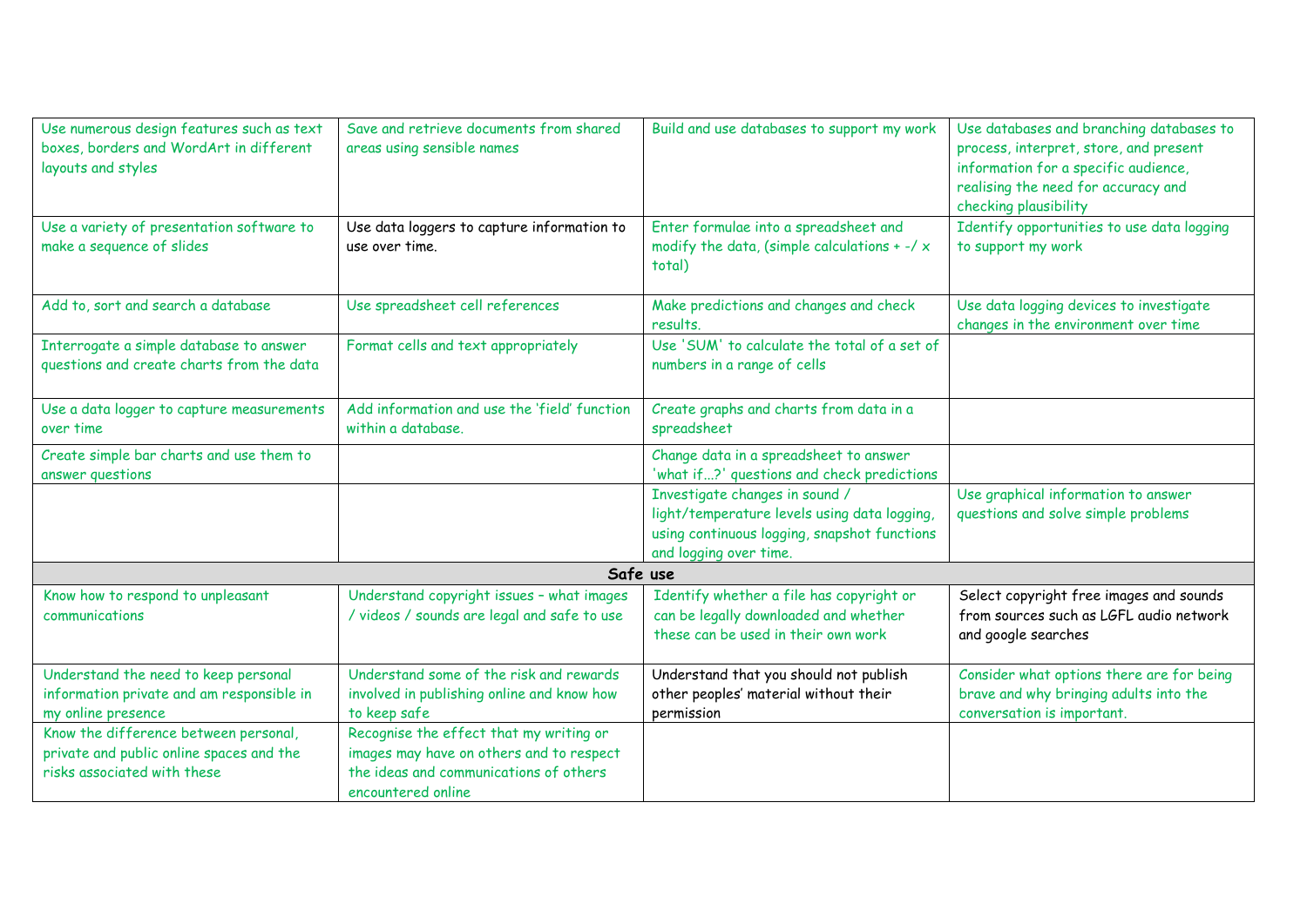| Understand that there are rules about<br>using public spaces online | Know that need to have appropriate<br>permission for use of images of friends or<br>those they have found online                             |  |
|---------------------------------------------------------------------|----------------------------------------------------------------------------------------------------------------------------------------------|--|
|                                                                     | Know why privacy matters, and how it<br>relates to online security.                                                                          |  |
|                                                                     | Review the tools and settings that protect<br>against hackers and other threats.                                                             |  |
|                                                                     | Identify and ignore/cancel unwanted<br>advertising and malicious downloads in the<br>form of popups, video, banners, hyperlinked<br>objects. |  |
|                                                                     | Know that https is used for secure<br>transactions such as online banking and is<br>identified with a padlock icon.                          |  |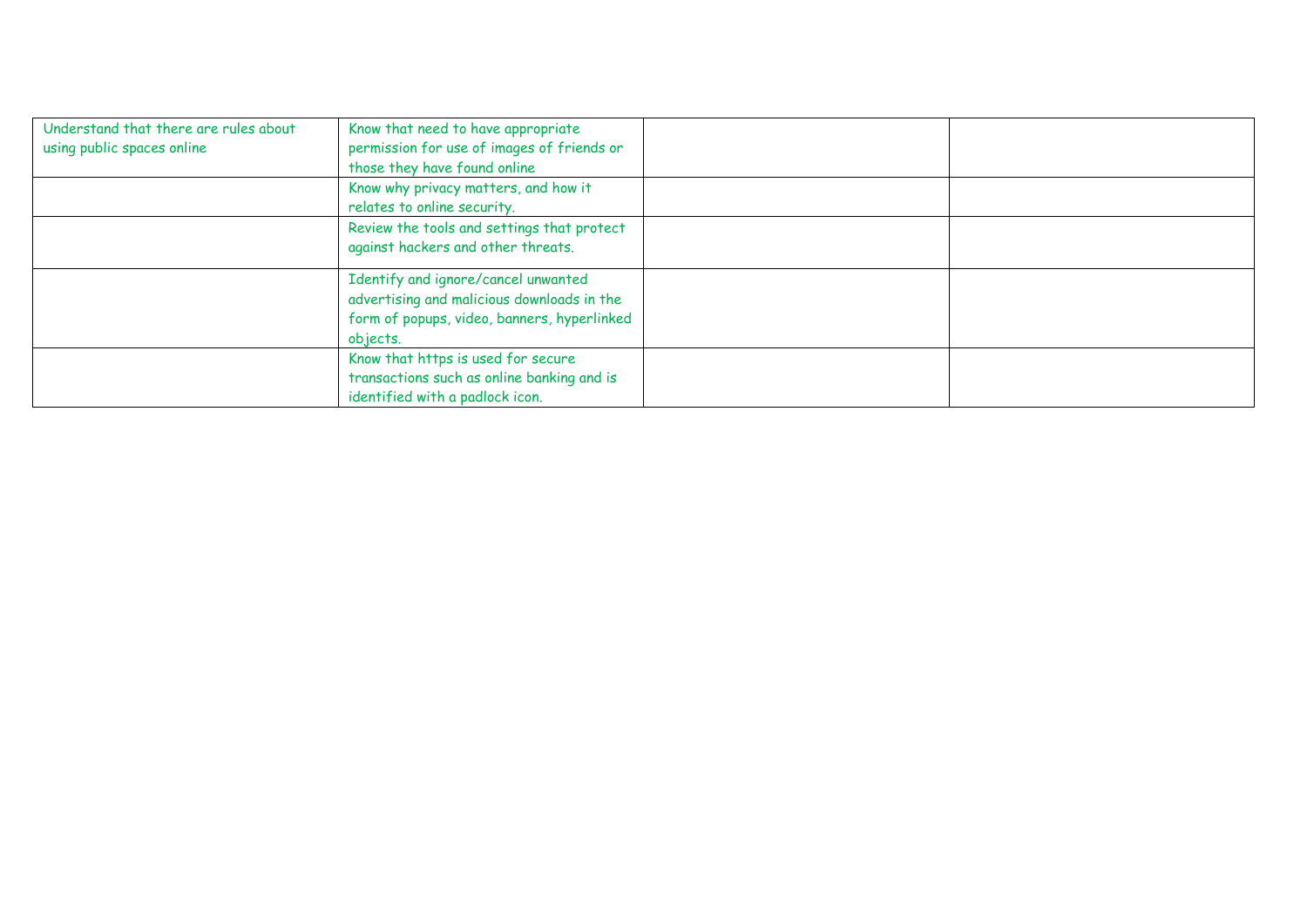# Appendix – Key Knowledge and Vocabulary

| <b>COMPUTING - KS1</b>                                                              |                                                                                                                                                                                                                                                                                                                                                          |                                                                                                                                                                                                                                                |                                                                                                                                                 |                                                                                                                                                                                      |
|-------------------------------------------------------------------------------------|----------------------------------------------------------------------------------------------------------------------------------------------------------------------------------------------------------------------------------------------------------------------------------------------------------------------------------------------------------|------------------------------------------------------------------------------------------------------------------------------------------------------------------------------------------------------------------------------------------------|-------------------------------------------------------------------------------------------------------------------------------------------------|--------------------------------------------------------------------------------------------------------------------------------------------------------------------------------------|
| Key Vocabulary                                                                      |                                                                                                                                                                                                                                                                                                                                                          |                                                                                                                                                                                                                                                |                                                                                                                                                 |                                                                                                                                                                                      |
| Safe Use<br>rules<br>online<br>private information<br>email<br><b>Key Knowledge</b> | Programming<br>instructions<br>buttons<br>robots<br>patterns<br>program                                                                                                                                                                                                                                                                                  | <b>Creating Media</b><br>videos<br>sounds<br>image bank<br>word bank<br>space bar                                                                                                                                                              | Computing Systems &<br>Networks<br>purpose<br>online tools<br>communicate<br><b>Key Vocabulary</b>                                              | Data & Information<br>photographs<br>video<br>sound<br>data<br>pictogram<br>digitally                                                                                                |
| □<br>□<br>□<br>$\Box$<br>□<br>❏<br>□                                                | Year 1 - Computing Systems and Networks<br>TV's, speakers, games consoles, mobile phones, Alexa<br>A mouse is used to control the small cursor on the screen.<br>Work can be saved in specifically named 'folders' so it is not lost.<br>Tapping on a keyboard allows you to write letters and words.<br>Text can be highlighted by clicking & dragging. | Technology is something that is made with a specific purpose to help people.<br>Technology can be found at home and at school, such as, interactive whiteboards,<br>Typing is using a keyboard to write words, letters or numbers on a screen. | Technology<br>Turn on and off<br>Logging on and off<br>Keyboard<br>Mouse<br>Open<br>Save<br>Laptop<br>Desktop<br>Screen                         | Tablet<br>Folder<br>Icon<br>Delete                                                                                                                                                   |
| <b>Creating Media</b>                                                               |                                                                                                                                                                                                                                                                                                                                                          |                                                                                                                                                                                                                                                |                                                                                                                                                 |                                                                                                                                                                                      |
|                                                                                     | $\Box$ 'Tools' can be used to edit and improve an image.                                                                                                                                                                                                                                                                                                 |                                                                                                                                                                                                                                                | Tools<br>Line tool<br>Fill tool<br>Spray tool<br>Pen tool<br>Eraser<br>Undo<br>Shape tool<br>Brush size<br>Digital painting                     | Text<br>Word processor<br>Keys<br>Keyboard<br>Space bar<br>Backspace<br>Caps lock<br>Bold<br><b>Ttalic</b><br>Underline<br>Select<br>Double click<br>Font<br>Drag & drop<br>Tooolbar |
| Programming                                                                         |                                                                                                                                                                                                                                                                                                                                                          |                                                                                                                                                                                                                                                | Bee-Bot                                                                                                                                         |                                                                                                                                                                                      |
| □                                                                                   | We can change the way Bee-Bot moves by debugging it.                                                                                                                                                                                                                                                                                                     | 'Bee-Bot' can be controlled by entering a series of instructions into its control panel.                                                                                                                                                       | Floor robot<br>Control panel<br><b>Buttons</b><br>Commands<br><b>Instructions</b><br>Memory<br>Clear memory<br>Run<br>Route<br>Debug<br>Program | Sequence<br>Steps<br>Direction<br>Right turn<br>Left turn<br>Predict<br>Test<br><b>Blocks</b><br>Start command<br>Background<br>Sprite<br>Algorithm<br>Value                         |
| Data and Information                                                                |                                                                                                                                                                                                                                                                                                                                                          |                                                                                                                                                                                                                                                |                                                                                                                                                 |                                                                                                                                                                                      |
| □<br>❏<br>⊔                                                                         | A property is used to describe an object.<br>Computers only do what humans tell them what to do.                                                                                                                                                                                                                                                         | You can use the mouse to drag objects to different places on a screen.                                                                                                                                                                         | Drag<br>Drop<br>Label<br>Group                                                                                                                  | Count<br><b>Input</b>                                                                                                                                                                |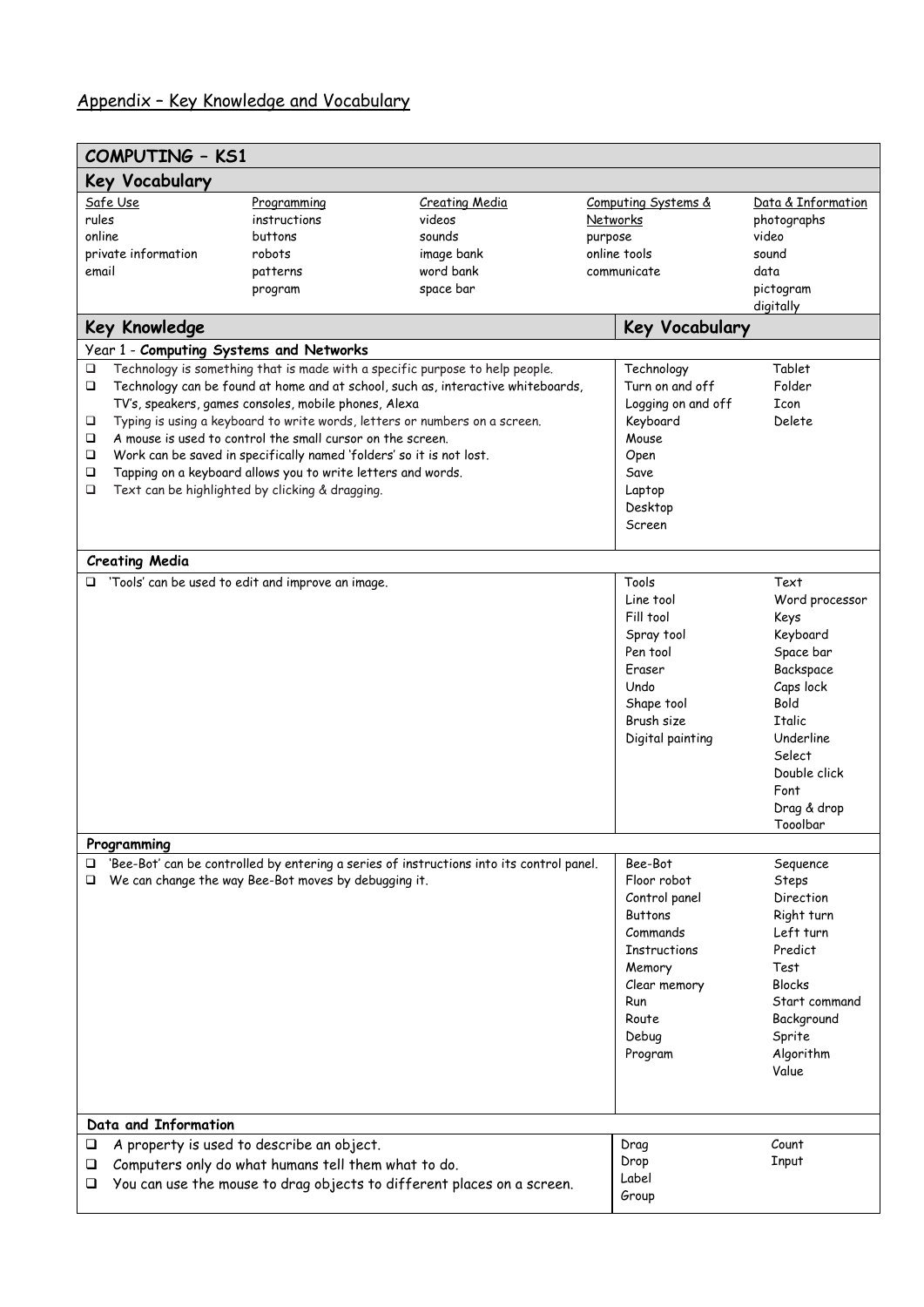|   |                                                                                   | Sort            |  |  |  |
|---|-----------------------------------------------------------------------------------|-----------------|--|--|--|
|   |                                                                                   | Count           |  |  |  |
|   | <b>Internet Safety</b>                                                            |                 |  |  |  |
|   | There may be people online who could make someone feel sad, embarrassed or upset. | <b>Internet</b> |  |  |  |
| □ | If something happens that makes me feel sad, worried, uncomfortable or frightened | Online          |  |  |  |
|   | I can speak to a trusted adult.                                                   | Information     |  |  |  |
| □ | I need to ask permission before going online.                                     | Trusted adult   |  |  |  |
| □ | I need to be kind online and respect people's choices.                            | Permission      |  |  |  |
| □ | Information can stay online and could be copied.                                  | Responsible     |  |  |  |
| □ | We need to behave online in ways that do not upset others.                        | Upload          |  |  |  |
| □ | The internet contains some great things but also some nasty things.               | Deleted         |  |  |  |
|   | Passwords are used to protect information and should not be shared with others.   | Passwords       |  |  |  |

|                                                                                     | <b>COMPUTING - KS1</b>                                                                  |                                                                    |                                                                                     |              |                        |                    |
|-------------------------------------------------------------------------------------|-----------------------------------------------------------------------------------------|--------------------------------------------------------------------|-------------------------------------------------------------------------------------|--------------|------------------------|--------------------|
|                                                                                     | Key Vocabulary                                                                          |                                                                    |                                                                                     |              |                        |                    |
|                                                                                     | Safe Use                                                                                | Programming                                                        | <b>Creating Media</b>                                                               |              | Computing Systems &    | Data & Information |
|                                                                                     | appropriate/inappropria                                                                 | forward                                                            | paint effects                                                                       | Networks     |                        | questions          |
|                                                                                     | te sites                                                                                | backward                                                           | templates                                                                           |              | information sources    | data collection    |
|                                                                                     | cyber-bullying                                                                          | turn                                                               | animation                                                                           |              | communication          | graphs             |
|                                                                                     | digital footprint                                                                       | algorithm                                                          | documents                                                                           | purposes     |                        | charts             |
|                                                                                     | keyword searching                                                                       | sequence                                                           | index finger typing                                                                 |              | website content        | save               |
|                                                                                     |                                                                                         | debug                                                              | enter/return                                                                        |              |                        | retrieve           |
|                                                                                     |                                                                                         | predict                                                            | caps lock                                                                           |              |                        |                    |
|                                                                                     |                                                                                         |                                                                    | backspace                                                                           |              |                        |                    |
|                                                                                     | <b>Key Knowledge</b>                                                                    |                                                                    |                                                                                     |              | Key Vocabulary         |                    |
|                                                                                     | Year 2 -                                                                                | <b>Computing Systems and Networks</b>                              |                                                                                     |              |                        |                    |
| o                                                                                   |                                                                                         |                                                                    | IT can be seen as computers, devices with computers inside, or things made to work  |              | Information technology |                    |
|                                                                                     | with computers.                                                                         |                                                                    |                                                                                     |              | Device                 |                    |
|                                                                                     |                                                                                         |                                                                    | □ IT can be found all around us e.g barcodes, scanners, tills, chip & pin machines, |              | Resize                 |                    |
|                                                                                     | crossing machines.                                                                      |                                                                    |                                                                                     |              | Connected              |                    |
| ❏                                                                                   | <b>Creating Media</b>                                                                   | The Digital 5 a Day helps us to use technology in a healthy way.   |                                                                                     |              |                        |                    |
|                                                                                     |                                                                                         |                                                                    |                                                                                     |              |                        |                    |
| □                                                                                   |                                                                                         | Many devices can be used to take photographs.                      |                                                                                     |              | Digital device         | Retake             |
| Photographs can be taken in portrait or landscape format.<br>□                      |                                                                                         |                                                                    | Capture                                                                             | Light source |                        |                    |
| Photographs can be improved with good lighting and focus.<br>□                      |                                                                                         |                                                                    |                                                                                     | Portrait     | Unclear                |                    |
| Photographs can be changed by editing.<br>❏<br>Landscape                            |                                                                                         |                                                                    |                                                                                     |              |                        |                    |
|                                                                                     | Programming & Algorithms                                                                |                                                                    |                                                                                     |              |                        |                    |
| □                                                                                   | Algorithms are a set of clear, precise and ordered instructions.<br>Instruction<br>Code |                                                                    |                                                                                     |              |                        |                    |
| ❏                                                                                   | A computer program carries out these instructions.<br>Precise<br>Routes                 |                                                                    |                                                                                     |              |                        |                    |
| ❏                                                                                   | We can read 'code' and predict what a program will do.<br>Order<br>Goal                 |                                                                    |                                                                                     |              |                        |                    |
| More complicated tasks can be broken down into chunks and an algorithm written<br>□ |                                                                                         |                                                                    |                                                                                     | Commands     | Chunks                 |                    |
|                                                                                     |                                                                                         | for each chunk. This is called 'decomposition'                     |                                                                                     |              | Outcome                | Decomposition      |
|                                                                                     |                                                                                         |                                                                    |                                                                                     |              | Predict                | Errors             |
|                                                                                     |                                                                                         |                                                                    |                                                                                     |              |                        |                    |
|                                                                                     | Data & Information                                                                      |                                                                    |                                                                                     |              |                        |                    |
| ❏                                                                                   |                                                                                         |                                                                    | Computers can be used to create tally charts and pictograms quickly and             |              | Compare                |                    |
|                                                                                     | easily.                                                                                 |                                                                    |                                                                                     |              | Record                 |                    |
| □                                                                                   |                                                                                         | Data can be changed quickly and easily.                            |                                                                                     |              | Tally chart            |                    |
| ❏                                                                                   |                                                                                         |                                                                    |                                                                                     |              | Pictogram              |                    |
|                                                                                     | Data can be presented in different ways to suit different purposes.<br>Total            |                                                                    |                                                                                     |              |                        |                    |
|                                                                                     | Safe Use                                                                                |                                                                    |                                                                                     |              |                        |                    |
| □                                                                                   |                                                                                         | Other people may look and act differently online.                  |                                                                                     |              | search engine          | safety             |
| □                                                                                   |                                                                                         |                                                                    | I should not share personal details online e.g. age, address, phone number.         |              | keyword                | online bullying    |
| □                                                                                   |                                                                                         | Online information can be seen by anyone and can last a long time. |                                                                                     |              | browser                | bystanders         |
| □                                                                                   |                                                                                         | Bullying can be done online and can upset others.                  |                                                                                     |              | pop-ups                | PEGI age           |
| ❏                                                                                   |                                                                                         | Keywords in search engines can be used to find information.        |                                                                                     |              | password               | restrictions       |
| □                                                                                   | Anyone can put information online and some of it may not be true.                       |                                                                    |                                                                                     |              | security               |                    |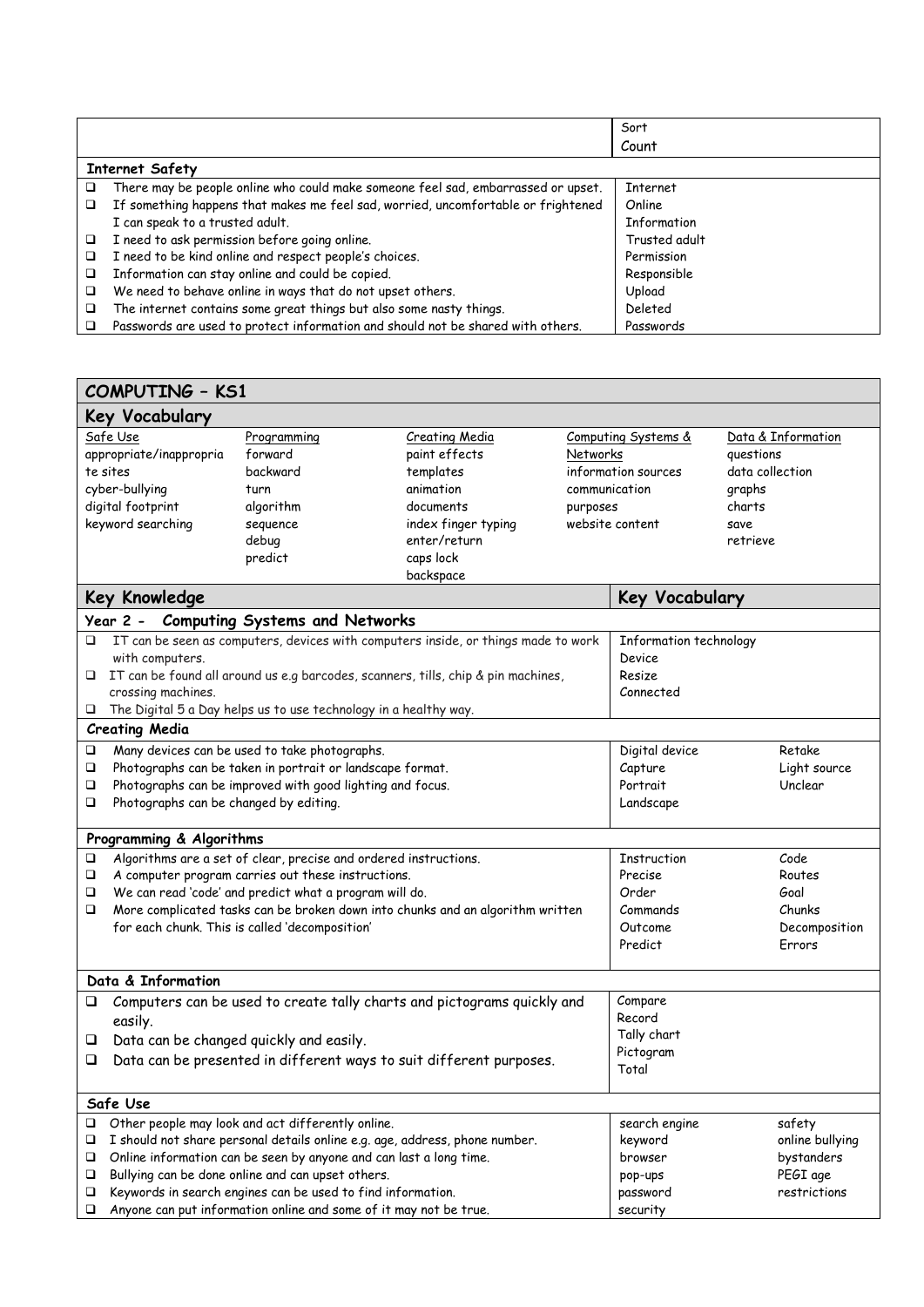| Some people may have devices in the home that are connected to the internet. |  | Alexa |
|------------------------------------------------------------------------------|--|-------|
|                                                                              |  |       |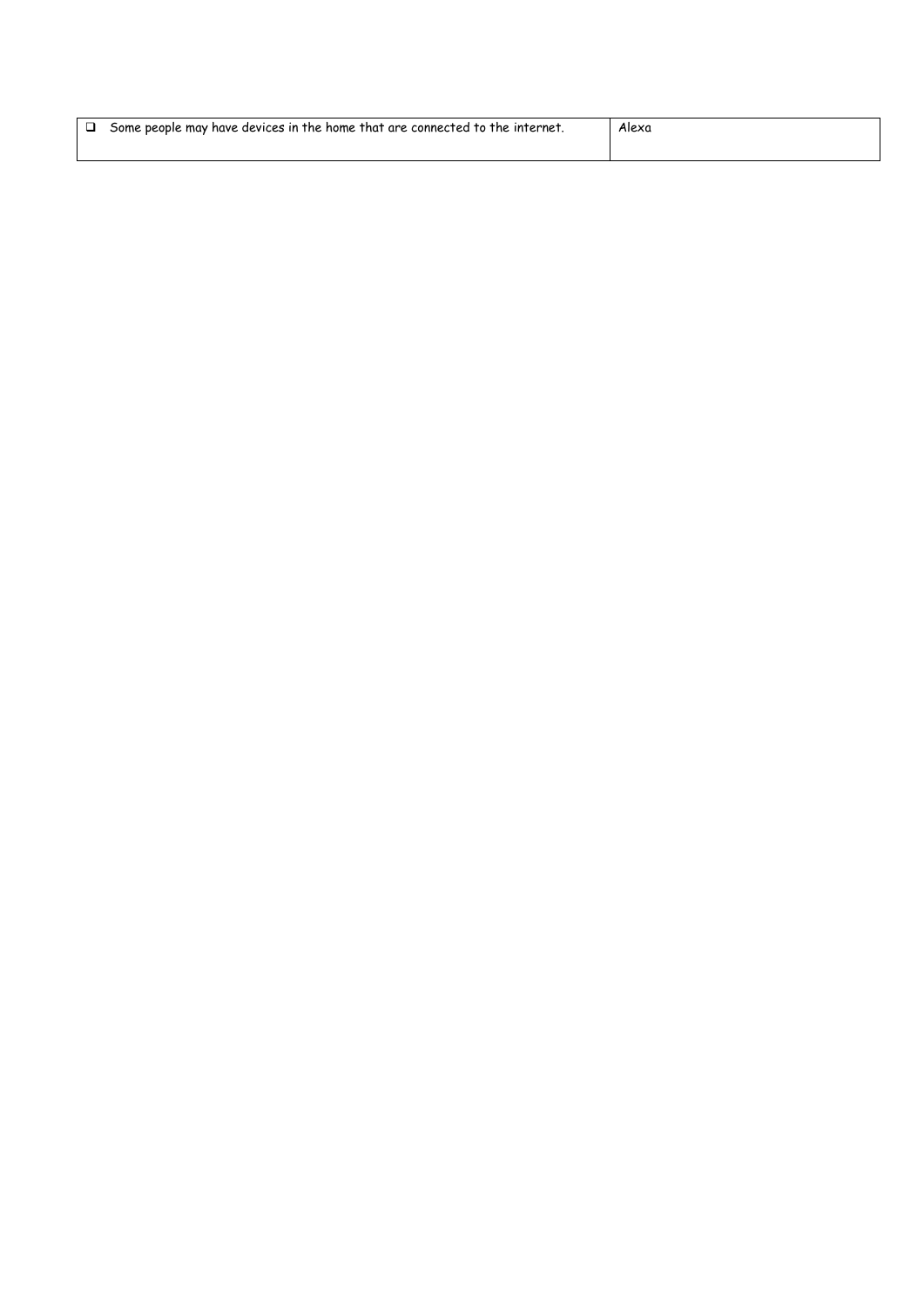# **COMPUTING – KS2**

|        | COMENTINA - VOC                             |                                                                             |                                                                                          |         |                    |                   |
|--------|---------------------------------------------|-----------------------------------------------------------------------------|------------------------------------------------------------------------------------------|---------|--------------------|-------------------|
|        | Key Vocabulary                              |                                                                             |                                                                                          |         |                    |                   |
|        | E-Safety                                    | Programming                                                                 | Multimedia                                                                               |         | <b>Technology</b>  | Data Handling     |
|        | appropriate/inappropriat                    | sequence instructions                                                       | multimedia                                                                               |         | school network     | questioning       |
|        | e sites                                     | sequence debugging                                                          | presentations                                                                            | devices |                    | database          |
|        | cyber-bullying                              | test + improve                                                              | alignment                                                                                |         | computer parts     | construct         |
|        | digital footprint                           | logo commands                                                               | brush size                                                                               |         | collaborate        | contribute        |
|        | keyword searching                           | sequence programming                                                        | repeats                                                                                  |         | appropriate online | recording data    |
|        |                                             |                                                                             | reflections                                                                              |         | communication      | data logger       |
|        |                                             |                                                                             | green screening                                                                          |         | search tools       | present data      |
|        |                                             |                                                                             | amend/copy/paste                                                                         |         | website owner      |                   |
|        | <b>Key Knowledge</b>                        |                                                                             |                                                                                          |         | Key Vocabulary     |                   |
|        | Year 3 - Programming                        |                                                                             |                                                                                          |         |                    |                   |
| $\Box$ |                                             |                                                                             | Algorithms are a sequence of well-defined, computer-implementable instructions           |         | algorithm          | syntax bug        |
|        | required in order to perform a computation. |                                                                             |                                                                                          |         | programming        | logical bug       |
|        |                                             |                                                                             | □ Scratch is a game in which sprites (characters) can be programmed (controlled) to      |         | code               | scratch           |
|        | achieve specific outcomes.                  |                                                                             |                                                                                          |         | bug                | logical reasoning |
|        |                                             |                                                                             | $\Box$ Software are the programs that are run on computer hardware e.g. Microsoft        |         | debugging          |                   |
|        | PowerPoint or Scratch                       |                                                                             |                                                                                          |         |                    |                   |
| □      |                                             |                                                                             | Hardware are the parts that make up a computer e.g. the mouse, the screen, the           |         |                    |                   |
|        | keyboard.                                   |                                                                             |                                                                                          |         |                    |                   |
| □      |                                             |                                                                             | Hardware needs software to tell it what to do. Think of software like the brain          |         |                    |                   |
|        | and vital organs and hardware as the body.  |                                                                             |                                                                                          |         |                    |                   |
| □      |                                             | Sometimes computer programs do not work because they contain a 'bug'.       |                                                                                          |         |                    |                   |
|        | Eliminating the 'bugs' is called debugging. |                                                                             |                                                                                          |         |                    |                   |
| □      | There are 2 types of bug:                   |                                                                             |                                                                                          |         |                    |                   |
| $\Box$ |                                             |                                                                             | A syntax bug is an error caused by something the programmer has typed - it could         |         |                    |                   |
|        |                                             | be a spelling mistake or a command that the computer doesn't understand.    |                                                                                          |         |                    |                   |
| $\Box$ |                                             |                                                                             | A logical bug is an error which means that even though the computer is able to           |         |                    |                   |
|        |                                             |                                                                             | carry out its instructions, it doesn't act as the programmer intended or the user        |         |                    |                   |
|        | expects.                                    |                                                                             |                                                                                          |         |                    |                   |
| ⊔      |                                             | Computers follow code in order to complete a task.                          |                                                                                          |         |                    |                   |
| □      |                                             |                                                                             | This code is written in a programming language. There are many different types of        |         |                    |                   |
|        | programming languages.                      |                                                                             |                                                                                          |         |                    |                   |
| $\Box$ |                                             |                                                                             | Some that you may come across are Logo, Scratch, Blockly, Python and Kodu. Each          |         |                    |                   |
|        |                                             | of these languages are suited to different things.                          |                                                                                          |         |                    |                   |
| $\Box$ |                                             |                                                                             | A computer programmer is somebody that enters code into a computer to tell it            |         |                    |                   |
|        | what to do.                                 |                                                                             |                                                                                          |         |                    |                   |
| □      |                                             |                                                                             | It is important to test out code to ensure it works. If it doesn't work you need to      |         |                    |                   |
|        | debug the code.                             |                                                                             |                                                                                          |         |                    |                   |
| □      |                                             | By studying code you can use logical reasoning to discover what it will do. |                                                                                          |         |                    |                   |
|        |                                             | Networks / Search engines / Using programs                                  |                                                                                          |         |                    |                   |
| $\Box$ |                                             |                                                                             | A computer network is a number of computers linked together to allow them to             |         | networks           | insert            |
|        |                                             | "talk" to each other and share resources. Networked computers can share     |                                                                                          |         | search engines     | crop              |
|        | hardware, software and data.                |                                                                             |                                                                                          |         | internet           | recolour          |
| □      |                                             |                                                                             | Search engines (browsers) are used to find information you want on the internet.         |         | suitable           | resize            |
|        |                                             | Some well-known search engines include: Google Chrome, Mozilla Firefox,     |                                                                                          |         | online tools       | database          |
|        | Microsoft Internet Explorer                 |                                                                             |                                                                                          |         | presentations      | data-loggers      |
| □      |                                             |                                                                             | The search engine 'Google Kiddle' is specifically designed for children and filters      |         | word processors    |                   |
|        | out any content that is not suitable.       |                                                                             |                                                                                          |         |                    |                   |
|        |                                             |                                                                             | It is important to remember that not everything you read on the internet is true.        |         |                    |                   |
|        |                                             |                                                                             | Wikipedia for example is populated with information from the general public.             |         |                    |                   |
| ⊔      |                                             |                                                                             | Online tools are apps and software you can access with an internet connection that       |         |                    |                   |
|        |                                             |                                                                             | aid you with your work. For example you may use an online currency convertor to          |         |                    |                   |
|        |                                             | check the exchange rate before you go on holiday.                           |                                                                                          |         |                    |                   |
| ⊔      |                                             |                                                                             | Music and sound clips can be inserted into presentations and documents such as           |         |                    |                   |
|        | Microsoft PowerPoint and Microsoft Word.    |                                                                             |                                                                                          |         |                    |                   |
|        |                                             |                                                                             | $\Box$ An image can be cropped (only a part of it is kept), recoloured (colour changed - |         |                    |                   |
|        |                                             | brightness, contrast, colour) or resized (original image is made smaller).  |                                                                                          |         |                    |                   |
| ⊔      |                                             |                                                                             | Microsoft Word / PowerPoint contain many design features, such as, different             |         |                    |                   |
|        | layouts and styles.                         |                                                                             |                                                                                          |         |                    |                   |

┑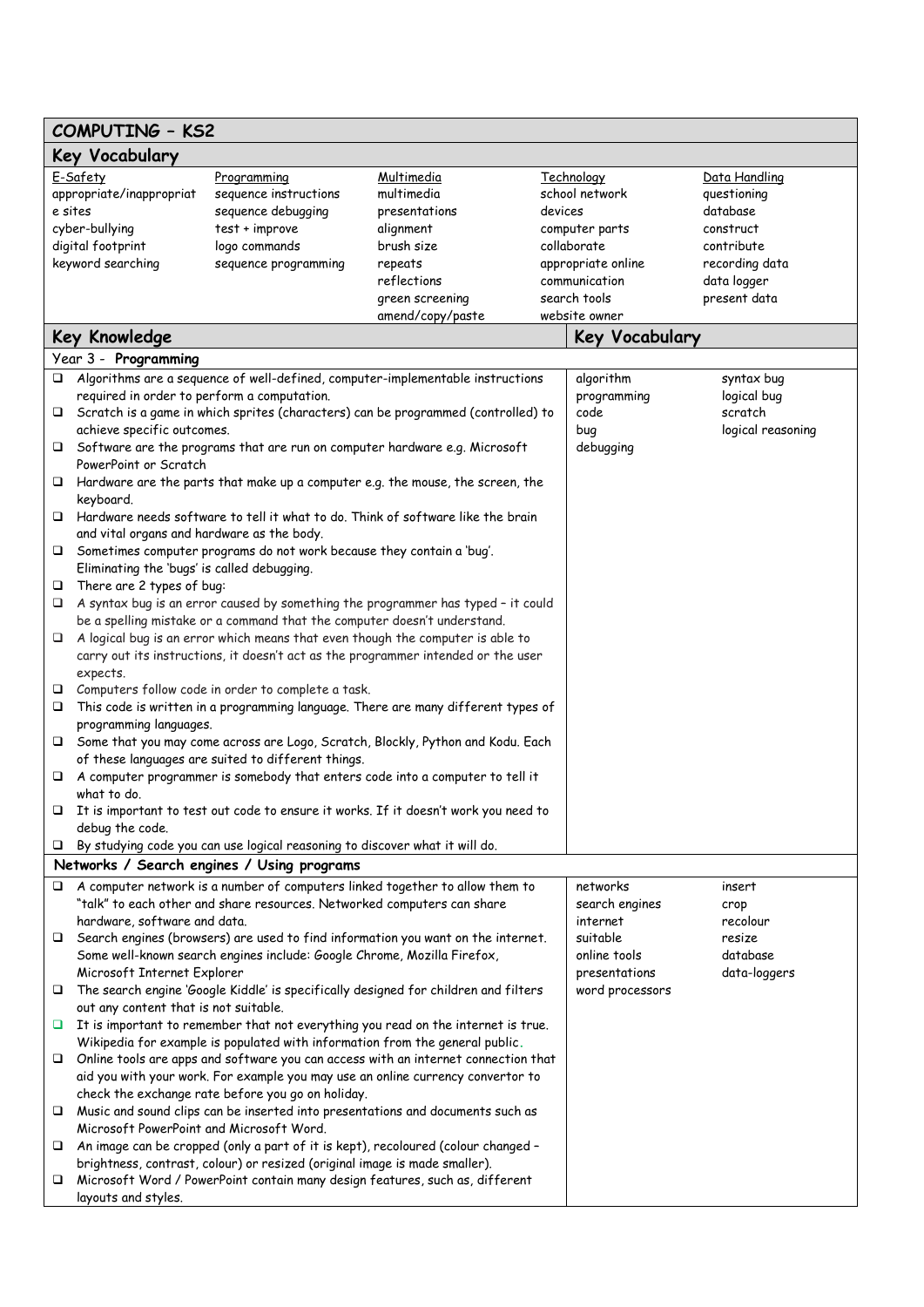| $\Box$ | Microsoft PowerPoint is ideal to create presentations using a series of slides.     |        |               |
|--------|-------------------------------------------------------------------------------------|--------|---------------|
| $\Box$ | A database is a computerised system that makes it easy to search, select and        |        |               |
|        | store information. For example a library will have a database of all the books it   |        |               |
|        | owns.                                                                               |        |               |
| □      | Data-loggers can record temperature, light and sound levels and the information     |        |               |
|        | can be read directly off the screen, converted into pictograms or displayed as a    |        |               |
|        | graph over time.                                                                    |        |               |
|        | <b>Internet Safety</b>                                                              |        |               |
| $\Box$ | The most common way to communicate with somebody else over the internet is by       | e-mail | online rules  |
|        | using electronic mail or e-mail for short.                                          | forum  | communication |
| □      | Social media and online gaming has also meant people can communicate with others    | blog   |               |
|        | very quickly.                                                                       |        |               |
| □      | Not all communication using the internet is pleasant. If someone sends you an       |        |               |
|        | upsetting message you must report it to a responsible adult immediately.            |        |               |
| $\Box$ | A forum is a place on the internet where people can chat about a specific subject.  |        |               |
|        | For example on the BBC Football webpage there is often a forum to discuss team      |        |               |
|        | performances.                                                                       |        |               |
| □      | Forum's usually have certain rules about what can and can't be posted.              |        |               |
| ▫      | Age restrictions sometimes apply on forums and inappropriate language is not        |        |               |
|        | allowed.                                                                            |        |               |
| $\Box$ | You need to think carefully about what you upload or post on the internet as it can |        |               |
|        | be there for others to see for a long time.                                         |        |               |
| $\Box$ | Space on the internet can be either public or private.                              |        |               |
| □      | Public space means anybody can see it.                                              |        |               |
| $\Box$ | Private space is only for those people you allow to see what you post.              |        |               |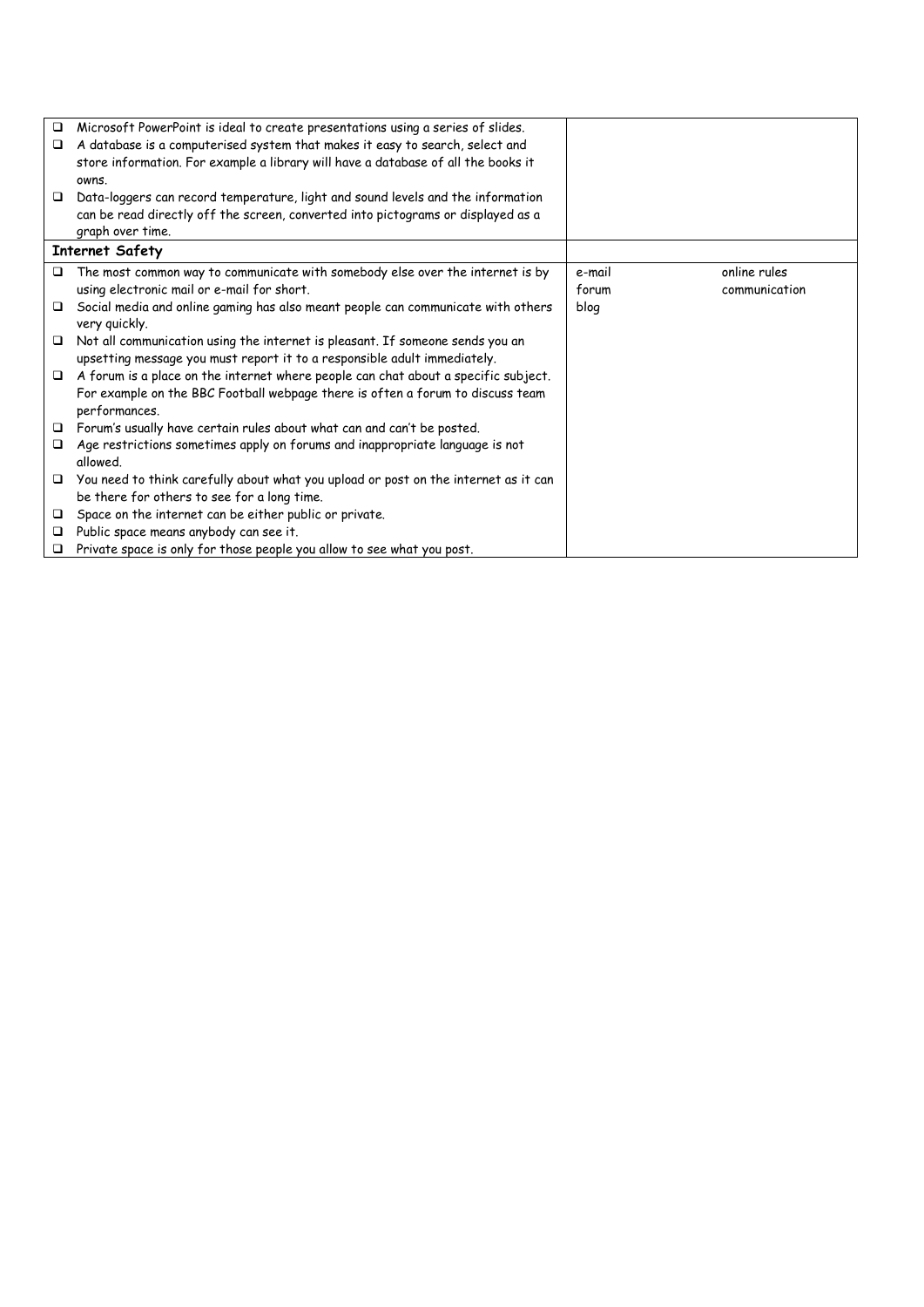| <b>COMPUTING - KS2</b>                                                                                                                                                                                                        |                                                                                                                                                                                                                                                                                                |                                                                                                                          |                                                                                                                                                                                                                                                                        |                                     |                                                      |                                                                            |  |
|-------------------------------------------------------------------------------------------------------------------------------------------------------------------------------------------------------------------------------|------------------------------------------------------------------------------------------------------------------------------------------------------------------------------------------------------------------------------------------------------------------------------------------------|--------------------------------------------------------------------------------------------------------------------------|------------------------------------------------------------------------------------------------------------------------------------------------------------------------------------------------------------------------------------------------------------------------|-------------------------------------|------------------------------------------------------|----------------------------------------------------------------------------|--|
| Key Vocabulary                                                                                                                                                                                                                |                                                                                                                                                                                                                                                                                                |                                                                                                                          |                                                                                                                                                                                                                                                                        |                                     |                                                      |                                                                            |  |
| E-Safety<br>appropriate/inappropria<br>te sites<br>cyber-bullying<br>digital footprint<br>keyword searching                                                                                                                   |                                                                                                                                                                                                                                                                                                | Programming<br>type + edit logo<br>commands<br>sensors<br>open-ended problems<br>bugs in programs<br>complex programming | Multimedia<br>creating + modifying<br>specific purpose<br>photo modifying<br>keyboard shortcuts<br>bullet points<br>spell check<br>feedback                                                                                                                            | Technology<br>reliability<br>owners | different networks<br>information collection         | Data Handling<br>database creation<br>database searches<br>inaccurate data |  |
|                                                                                                                                                                                                                               | <b>Key Knowledge</b>                                                                                                                                                                                                                                                                           |                                                                                                                          |                                                                                                                                                                                                                                                                        |                                     | <b>Key Vocabulary</b>                                |                                                                            |  |
|                                                                                                                                                                                                                               | Year 4 - Programming                                                                                                                                                                                                                                                                           |                                                                                                                          |                                                                                                                                                                                                                                                                        |                                     |                                                      |                                                                            |  |
|                                                                                                                                                                                                                               | required in order to perform a computation.<br>achieve specific outcomes.                                                                                                                                                                                                                      |                                                                                                                          | $\Box$ Algorithms are a sequence of well-defined, computer-implementable instructions<br>$\Box$ Scratch is a game in which sprites (characters) can be programmed (controlled) to<br>$\Box$ Software are the programs that are run on computer hardware e.g. Microsoft |                                     | algorithm<br>programming<br>code<br>bug<br>debugging | logical reasoning<br>variables<br>outcomes<br>input<br>output              |  |
|                                                                                                                                                                                                                               | PowerPoint or Scratch<br>syntax bug<br>$\Box$ Hardware are the parts that make up a computer e.g. the mouse, the screen, the<br>logical bug<br>scratch<br>keyboard.<br>Hardware needs software to tell it what to do.<br>Sometimes computer programs do not work because they contain a 'bug'. |                                                                                                                          |                                                                                                                                                                                                                                                                        |                                     | loop                                                 |                                                                            |  |
| ❏<br>□                                                                                                                                                                                                                        | Eliminating the 'bugs' is called debugging.<br>There are 2 types of bug:                                                                                                                                                                                                                       |                                                                                                                          |                                                                                                                                                                                                                                                                        |                                     |                                                      |                                                                            |  |
| □<br>□                                                                                                                                                                                                                        | A syntax bug is an error caused by something the programmer has typed - it could<br>be a spelling mistake or a command that the computer doesn't understand.                                                                                                                                   |                                                                                                                          |                                                                                                                                                                                                                                                                        |                                     |                                                      |                                                                            |  |
| ⊔                                                                                                                                                                                                                             | A logical bug is an error which means that even though the computer is able to<br>carry out its instructions, it doesn't act as the programmer intended or the user<br>expects.<br>Computers follow code in order to complete a task.                                                          |                                                                                                                          |                                                                                                                                                                                                                                                                        |                                     |                                                      |                                                                            |  |
| □                                                                                                                                                                                                                             | This code is written in a programming language. There are many different types of<br>programming languages.                                                                                                                                                                                    |                                                                                                                          |                                                                                                                                                                                                                                                                        |                                     |                                                      |                                                                            |  |
| Some that you may come across are Logo, Scratch, Blockly, Python and Kodu. Each<br>of these languages are suited to different things.<br>$\Box$ A computer programmer is somebody that enters code into a computer to tell it |                                                                                                                                                                                                                                                                                                |                                                                                                                          |                                                                                                                                                                                                                                                                        |                                     |                                                      |                                                                            |  |
| ⊔                                                                                                                                                                                                                             | what to do.                                                                                                                                                                                                                                                                                    |                                                                                                                          | It is important to test out code to ensure it works. If it doesn't work you need to                                                                                                                                                                                    |                                     |                                                      |                                                                            |  |
|                                                                                                                                                                                                                               | debug the code.<br>By studying code you can use logical reasoning to discover what it will do.<br>$\Box$ Using loops in code repeats a particular function.                                                                                                                                    |                                                                                                                          |                                                                                                                                                                                                                                                                        |                                     |                                                      |                                                                            |  |
| □<br>□                                                                                                                                                                                                                        | Computer programs use variables to store information.<br>Variables could be used to store the score in a game, the number of cars in a car<br>park or the cost of items on a till. They work in a similar way to algebra, where a                                                              |                                                                                                                          |                                                                                                                                                                                                                                                                        |                                     |                                                      |                                                                            |  |
|                                                                                                                                                                                                                               | letter in your code can stand for a number.                                                                                                                                                                                                                                                    | health bar of a character or the colour of the sprite you've chosen.                                                     | $\Box$ Variables in code and computer games are the things that change, such as the                                                                                                                                                                                    |                                     |                                                      |                                                                            |  |
| □                                                                                                                                                                                                                             | different blocks.                                                                                                                                                                                                                                                                              | Different outcomes can be achieved in coding such as Scratch by choosing                                                 |                                                                                                                                                                                                                                                                        |                                     |                                                      |                                                                            |  |
| Networks / Search engines / Using programs                                                                                                                                                                                    |                                                                                                                                                                                                                                                                                                |                                                                                                                          |                                                                                                                                                                                                                                                                        |                                     |                                                      |                                                                            |  |
|                                                                                                                                                                                                                               | hardware, software and data.                                                                                                                                                                                                                                                                   | "talk" to each other and share resources. Networked computers can share                                                  | $\Box$ A computer network is a number of computers linked together to allow them to                                                                                                                                                                                    |                                     | network<br>hardware<br>software                      | contrast<br>resize<br>presentations                                        |  |
|                                                                                                                                                                                                                               | Microsoft Internet Explorer                                                                                                                                                                                                                                                                    | Some well-known search engines include: Google Chrome, Mozilla Firefox,                                                  | $\Box$ Search engines (browsers) are used to find information you want on the internet.                                                                                                                                                                                |                                     | data<br>search engines<br>web browsers               | find<br>search<br>database                                                 |  |
|                                                                                                                                                                                                                               |                                                                                                                                                                                                                                                                                                | take place for specific criteria such as images, news or videos.                                                         | □ Search engines like Google can be used for their different functions. They can                                                                                                                                                                                       |                                     | google<br>Wikipedia                                  | branching database<br>field name                                           |  |
| □                                                                                                                                                                                                                             | out any content that is not suitable.                                                                                                                                                                                                                                                          |                                                                                                                          | The search engine 'Google Kiddle' is specifically designed for children and filters                                                                                                                                                                                    |                                     | online tools<br>inserted                             | data-loggers<br>spreadsheet                                                |  |
| Ц                                                                                                                                                                                                                             |                                                                                                                                                                                                                                                                                                |                                                                                                                          | It is important to remember that not everything you read on the internet is true.<br>Wikipedia for example is populated with information from the general public.                                                                                                      |                                     | Microsoft office<br>Microsoft word                   | formula<br>cell                                                            |  |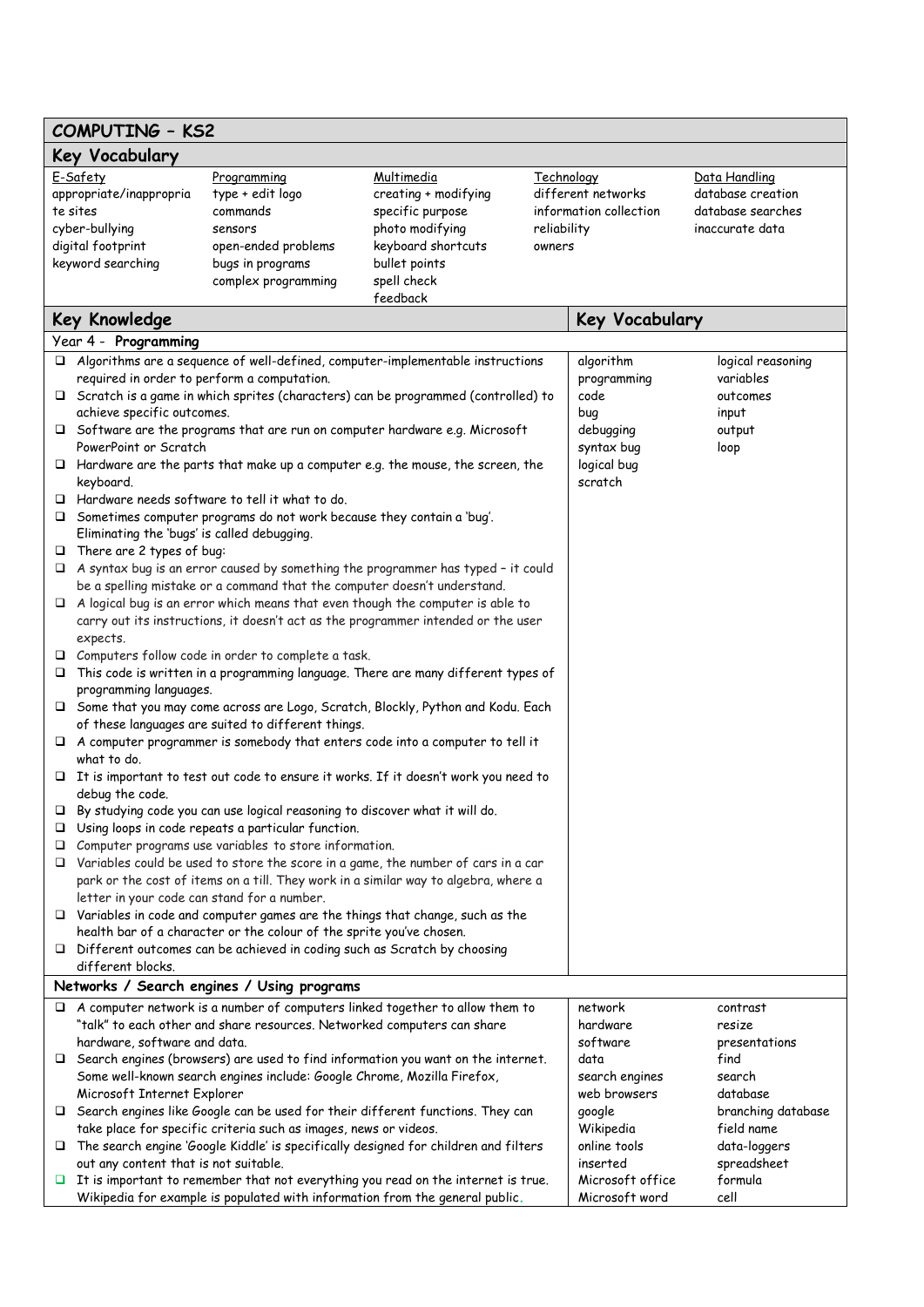|   | $\Box$ Online tools are apps and software you can access with an internet connection that               | Microsoft  | filtered               |
|---|---------------------------------------------------------------------------------------------------------|------------|------------------------|
|   | aid you with your work. For example you may use an online currency convertor to                         | PowerPoint |                        |
|   | check the exchange rate before you go on holiday.                                                       | MS excel   |                        |
|   | $\Box$ Music and sound clips can be inserted into presentations and documents such as                   | cropping   |                        |
|   | Microsoft PowerPoint and Microsoft Word.                                                                |            |                        |
|   | □ An image can be cropped (only a part of it is kept), recoloured (colour changed -                     |            |                        |
|   | brightness, contrast, colour) or resized (original image is made smaller).                              |            |                        |
|   | □ Microsoft Word / PowerPoint contain many design features, such as, different                          |            |                        |
|   | layouts and styles.                                                                                     |            |                        |
|   | The 'find' button on Microsoft Word is a useful tool if you are looking for a                           |            |                        |
|   | specific word or phrase within a piece of text.                                                         |            |                        |
|   | $\Box$ Microsoft PowerPoint is ideal to create presentations using a series of slides.                  |            |                        |
|   | The 'search' function in Windows is extremely useful if you are trying to pinpoint a                    |            |                        |
|   | document or file.                                                                                       |            |                        |
|   | $\Box$ A database is a computerised system that makes it easy to search, select and                     |            |                        |
|   | store information. For example a library will have a database of all the books it                       |            |                        |
|   | owns.                                                                                                   |            |                        |
|   | $\Box$ Information within a database can be ordered and searched for within 'field                      |            |                        |
|   | names'.                                                                                                 |            |                        |
|   | $\Box$ Databases can be used to answer simple questions.                                                |            |                        |
|   | $\Box$ Data-loggers can record temperature, light and sound levels and the information                  |            |                        |
|   | can be read directly off the screen, converted into pictograms or displayed as a                        |            |                        |
|   | graph over time.                                                                                        |            |                        |
|   | □ Microsoft Office Excel is a spreadsheet.                                                              |            |                        |
|   | A spreadsheet consists of a grid of 'cells' arranged in rows and columns and                            |            |                        |
|   | information can be inserted into each cell.                                                             |            |                        |
|   | $\Box$ Each cell can contain text, numbers and formulas.                                                |            |                        |
|   | $\Box$ A formula is a calculation based on the contents of cells or a total of a combination            |            |                        |
|   | of cells.                                                                                               |            |                        |
|   | $\Box$ The total in that formula can change if the content of the combination cells used is<br>changed. |            |                        |
|   | $\Box$ Information can also easily be sorted and filtered by a spreadsheet.                             |            |                        |
|   | <b>Internet Safety</b>                                                                                  |            |                        |
|   | $\Box$ If something has been copyrighted it can't not be used without the owner's                       | copyright  | illegal                |
|   | permission.                                                                                             | permission | advertising            |
|   | $\Box$ Using something that has been copyrighted can lead to a fine being paid.                         | blogs      |                        |
|   | $\Box$ Posting blogs, images and work online can bring both rewards and risk. By putting                | privacy    | triggered<br>installed |
|   | something in the 'public eye' you are allowing others to make judgements.                               | hackers    | web browser            |
|   | $\Box$ Privacy settings on certain accounts can limit who can and can't see what you                    | pop-ups    | padlock icon           |
|   | upload.                                                                                                 | banners    |                        |
|   | $\Box$ You should always ask permission to use somebody else's work in your own.                        |            |                        |
| □ | A computer hacker is somebody that tries to access private information on the                           |            |                        |
|   | internet without permission. Computer hacking is illegal and the consequences for                       |            |                        |
|   | being caught are extremely serious.                                                                     |            |                        |
|   | $\Box$ Unwanted advertising can appear on your screen when you are browsing the                         |            |                        |
|   | internet in the form of pop-ups. Pop-ups can be triggered when you open a specific                      |            |                        |
|   | webpage.                                                                                                |            |                        |
|   | $\Box$ Pop-up blockers can be installed to eliminate them from occurring.                               |            |                        |
| □ | Banners are adverts that appear on some webpages.                                                       |            |                        |
| ⊔ | Clicking on a banner can accidentally send you to an unwanted webpage.                                  |            |                        |
| □ | A hyperlink is something that you click on that will send you directly to another                       |            |                        |
|   | part of the internet. Hyperlinks can be words or pictures.                                              |            |                        |
|   | $\Box$ The padlock icon that appears on a web browser bar indicates a secure website                    |            |                        |
|   | such as online banks like Santander.                                                                    |            |                        |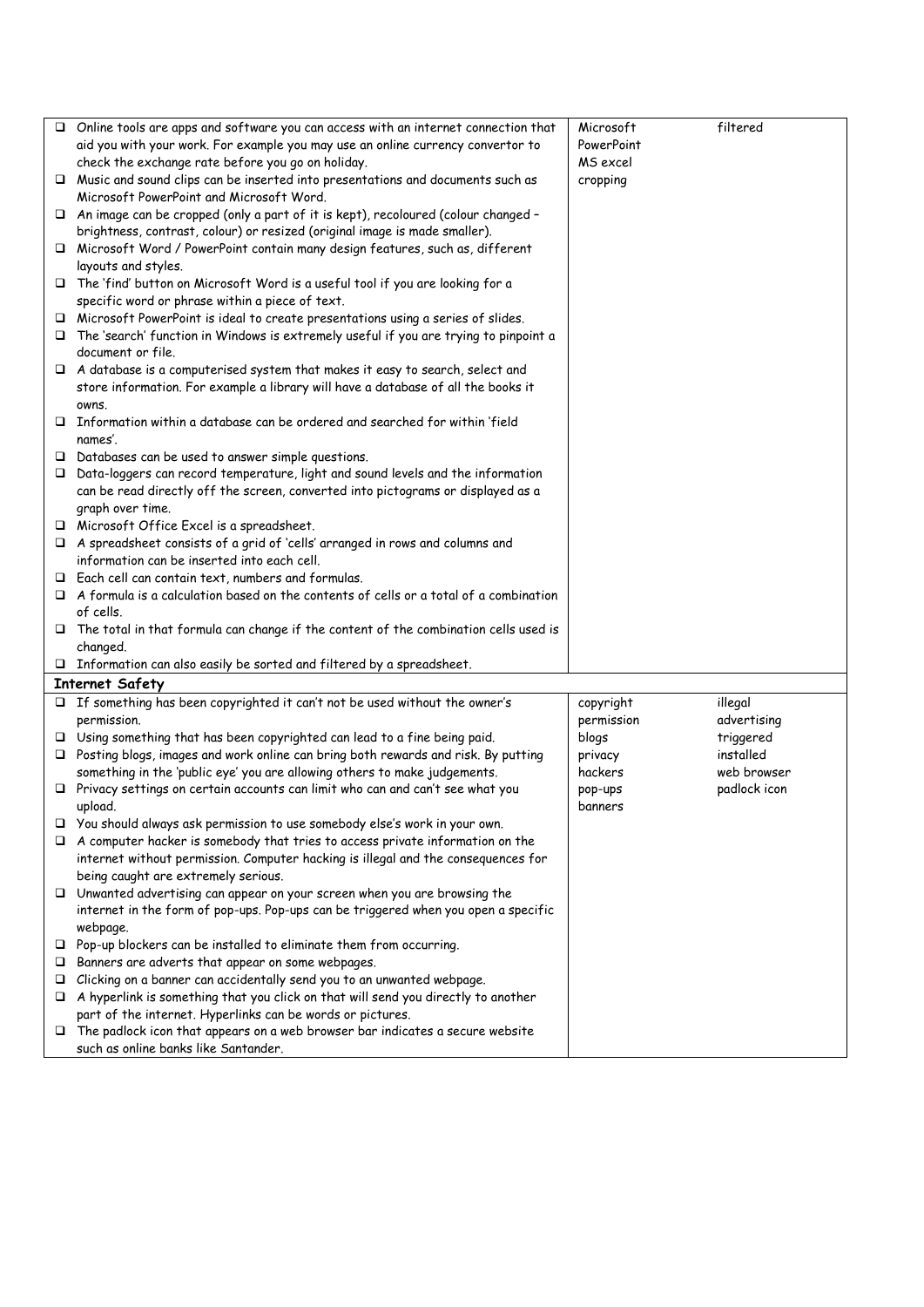| <b>COMPUTING - KS2</b>                                                                                                     |                                                                                                               |                                                                                   |                   |                        |                                        |
|----------------------------------------------------------------------------------------------------------------------------|---------------------------------------------------------------------------------------------------------------|-----------------------------------------------------------------------------------|-------------------|------------------------|----------------------------------------|
| <b>Key Vocabulary</b>                                                                                                      |                                                                                                               |                                                                                   |                   |                        |                                        |
| E-Safety<br>Multimedia<br>Programming                                                                                      |                                                                                                               |                                                                                   | <b>Technology</b> |                        | Data Handling                          |
| responsible online                                                                                                         | explore procedures                                                                                            | online sharing                                                                    |                   | computing devices      | spreadsheets                           |
| communication                                                                                                              | refine procedures                                                                                             | multimedia effects                                                                |                   | internet parts         | complex searches                       |
| informed choices                                                                                                           | variable                                                                                                      | multimedia modification                                                           |                   | collaboration          | (and/or: < />)                         |
| virus threats                                                                                                              | hardware + software<br>control                                                                                | transitions                                                                       |                   | responsibility         | problem solving                        |
| blogs<br>messaging                                                                                                         | change inputs                                                                                                 | hyperlinks<br>editing tools                                                       | webpages          | searching strategies   | present answers<br>analyse information |
|                                                                                                                            | different outputs                                                                                             | refining                                                                          |                   |                        | question data                          |
|                                                                                                                            | articulate solutions                                                                                          | online sharing                                                                    |                   |                        | interpret                              |
|                                                                                                                            | commands                                                                                                      |                                                                                   |                   |                        |                                        |
| <b>Key Knowledge</b>                                                                                                       |                                                                                                               |                                                                                   |                   | <b>Key Vocabulary</b>  |                                        |
| Year 5 - Programming                                                                                                       |                                                                                                               |                                                                                   |                   |                        |                                        |
|                                                                                                                            | $\Box$ Algorithms are a sequence of well-defined, computer-implementable instructions                         |                                                                                   |                   | algorithm              | logical reasoning                      |
|                                                                                                                            | required in order to perform a computation.                                                                   |                                                                                   |                   | decomposing            | variables                              |
|                                                                                                                            | $\Box$ Algorithms can be broken down (decomposing) into smaller parts in order to solve                       |                                                                                   |                   | programming            | outcomes                               |
| problems.                                                                                                                  |                                                                                                               |                                                                                   |                   | code                   | input                                  |
|                                                                                                                            | $\Box$ Algorithm outputs can be predicted by studying them closely.                                           |                                                                                   |                   | bug                    | output                                 |
|                                                                                                                            | Sometimes computer programs do not work because they contain a 'bug'.                                         |                                                                                   |                   | debugging              | loop                                   |
|                                                                                                                            | Eliminating the 'bugs' is called debugging.                                                                   |                                                                                   |                   | syntax bug             | refined<br>simulations                 |
| □<br>□                                                                                                                     | There are 2 types of bug:<br>A syntax bug is an error caused by something the programmer has typed - it could |                                                                                   |                   | logical bug<br>scratch |                                        |
|                                                                                                                            | be a spelling mistake or a command that the computer doesn't understand.                                      |                                                                                   |                   |                        |                                        |
| □                                                                                                                          | A logical bug is an error which means that even though the computer is able to                                |                                                                                   |                   |                        |                                        |
|                                                                                                                            |                                                                                                               | carry out its instructions, it doesn't act as the programmer intended or the user |                   |                        |                                        |
| expects.                                                                                                                   |                                                                                                               |                                                                                   |                   |                        |                                        |
| □                                                                                                                          | Computers follow code in order to complete a task.                                                            |                                                                                   |                   |                        |                                        |
|                                                                                                                            | This code is written in a programming language. There are many different types of                             |                                                                                   |                   |                        |                                        |
| programming languages.                                                                                                     |                                                                                                               |                                                                                   |                   |                        |                                        |
| □                                                                                                                          | Some that you may come across are Logo, Scratch, Blockly, Python and Kodu. Each                               |                                                                                   |                   |                        |                                        |
|                                                                                                                            | of these languages are suited to different things.                                                            |                                                                                   |                   |                        |                                        |
| what to do.                                                                                                                | $\Box$ A computer programmer is somebody that enters code into a computer to tell it                          |                                                                                   |                   |                        |                                        |
| □                                                                                                                          | It is important to test out code to ensure it works. If it doesn't work you need to                           |                                                                                   |                   |                        |                                        |
| debug the code.                                                                                                            |                                                                                                               |                                                                                   |                   |                        |                                        |
| □                                                                                                                          | By studying code you can use logical reasoning to discover what it will do.                                   |                                                                                   |                   |                        |                                        |
| □                                                                                                                          | Using loops in code repeats a particular function.                                                            |                                                                                   |                   |                        |                                        |
| □                                                                                                                          | Computer programs use variables to store information.                                                         |                                                                                   |                   |                        |                                        |
| □                                                                                                                          | Changing the values in code can affect the outcome.                                                           |                                                                                   |                   |                        |                                        |
|                                                                                                                            | $\Box$ Variables could be used to store the score in a game, the number of cars in a car                      |                                                                                   |                   |                        |                                        |
|                                                                                                                            | park or the cost of items on a till. They work in a similar way to algebra, where a                           |                                                                                   |                   |                        |                                        |
|                                                                                                                            | letter in your code can stand for a number.                                                                   |                                                                                   |                   |                        |                                        |
| □                                                                                                                          | Variables in code and computer games are the things that change, such as the                                  |                                                                                   |                   |                        |                                        |
|                                                                                                                            | health bar of a character or the colour of the sprite you've chosen.                                          |                                                                                   |                   |                        |                                        |
| □<br>simulations.                                                                                                          | Computers are capable of generating random numbers which can be used in                                       |                                                                                   |                   |                        |                                        |
| □                                                                                                                          | A simulation is something that imitates real life.                                                            |                                                                                   |                   |                        |                                        |
| ⊔                                                                                                                          |                                                                                                               |                                                                                   |                   |                        |                                        |
| Code can and should be refined in order to ensure the best possible outcome.<br>Networks / Search engines / Using programs |                                                                                                               |                                                                                   |                   |                        |                                        |
| □                                                                                                                          | A computer network is a number of computers linked together to allow them to                                  |                                                                                   |                   | networks               | MS excel                               |
|                                                                                                                            | "talk" to each other and share resources. Networked computers can share                                       |                                                                                   |                   | search engines         | cropping                               |
|                                                                                                                            | hardware, software and data.                                                                                  |                                                                                   |                   | world wide web         | contrast                               |
| □                                                                                                                          | The World Wide Web, or web for short, are the pages you see when you're at a                                  |                                                                                   |                   | hardware               | resize                                 |
|                                                                                                                            | device and you're online. But the internet is the network of connected computers                              |                                                                                   |                   | software               | presentations                          |
|                                                                                                                            | that the web works on, as well as what emails and files travel across. Think of                               |                                                                                   |                   | data                   | find                                   |
|                                                                                                                            | the internet as the roads that connect towns and cities together.                                             |                                                                                   |                   | web browsers           | search                                 |
| □                                                                                                                          | Search engines (browsers) are used to find information you want on the internet.                              |                                                                                   |                   | google                 | database                               |
|                                                                                                                            | Some well-known search engines include: Google Chrome, Mozilla Firefox,                                       |                                                                                   |                   | Wikipedia              | field name                             |
|                                                                                                                            | Microsoft Internet Explorer                                                                                   |                                                                                   |                   | online tools           | data-loggers                           |
| □                                                                                                                          | Not all search engines are the same - they can have specialisms.                                              |                                                                                   |                   | inserted               | spreadsheet                            |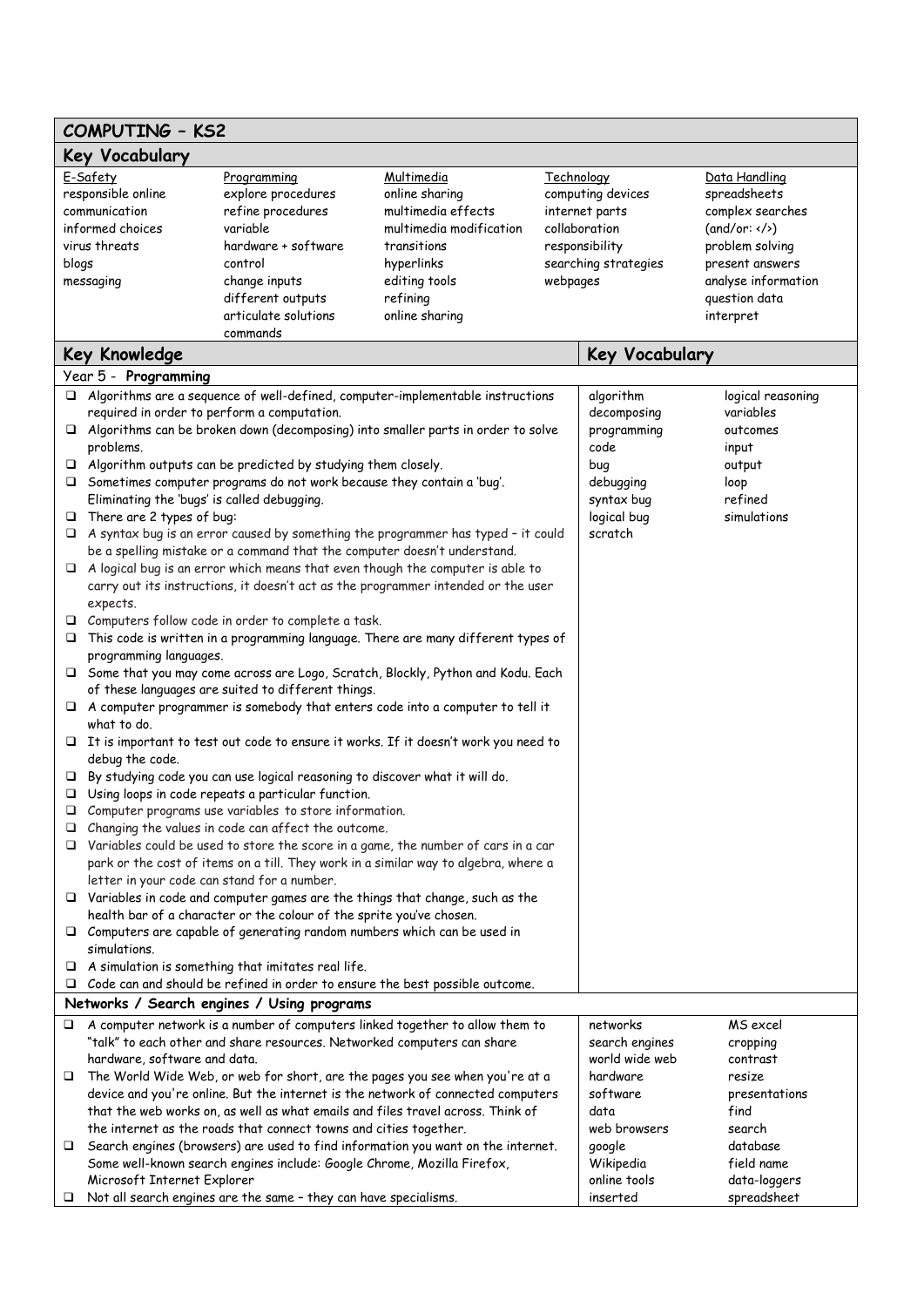| □      | Search engines like Google can be used for their different functions. Searches can         | Microsoft office | formula  |
|--------|--------------------------------------------------------------------------------------------|------------------|----------|
|        | take place for specific criteria such as images, news or videos.                           | Microsoft word   | cell     |
| $\Box$ | The search engine 'Google Kiddle' is specifically designed for children and filters        | Microsoft        | filtered |
|        | out any content that is not suitable.                                                      | PowerPoint       |          |
|        | $\Box$ It is important to remember that not everything you read on the internet is true.   |                  |          |
|        | Wikipedia for example is populated with information from the general public.               |                  |          |
|        | $\Box$ You should always cross-reference your sources on the internet to validate its      |                  |          |
|        | authenticity.                                                                              |                  |          |
|        | $\Box$ If you are going to write a comment on the internet ensure it is positive.          |                  |          |
| □      | The internet is a great research tool.                                                     |                  |          |
| $\Box$ | A closed community intentionally limits links with outsiders and                           |                  |          |
|        | outside communities. The content said within a closed community can not be seen            |                  |          |
|        | by the wider public. A forum on a closed community can only be written on by those         |                  |          |
|        | within that community.                                                                     |                  |          |
| $\Box$ | An open blog is a place where anybody can write their opinion on a subject - you do        |                  |          |
|        | not need to have special permission to do so.                                              |                  |          |
|        | $\Box$ A database is a computerised system that makes it easy to search, select and        |                  |          |
|        | store information.                                                                         |                  |          |
| $\Box$ | Information within a database can be ordered/searched for within 'field names'.            |                  |          |
| □      | Databases can be used to answer simple questions.                                          |                  |          |
| □      | 'AND', 'OR', '=<' AND '=>' can be used to search within a database.                        |                  |          |
| □      | Information within a database can be used to create graphs of different natures.           |                  |          |
| $\Box$ | Microsoft Office Excel is a spreadsheet.                                                   |                  |          |
| □      | A spreadsheet consists of a grid of 'cells' arranged in rows and columns and               |                  |          |
|        | information can be inserted into each cell.                                                |                  |          |
| □      | Each cell can contain text, numbers and formulas.                                          |                  |          |
| □      | A formula is a calculation based on the contents of cells or a total of a combination      |                  |          |
|        | of cells.                                                                                  |                  |          |
| □      | 'SUM' can be used to calculate the total of a set of numbers in a range of cells.          |                  |          |
| □      | Graphs and charts can be created from data within a spreadsheet.                           |                  |          |
| □      | Data-loggers can be used to investigate changes in sound / light / temperature             |                  |          |
|        | levels over time or in a snapshot.                                                         |                  |          |
|        | <b>Internet Safety</b>                                                                     |                  |          |
|        | $\Box$ If something has been copyrighted it can't not be used without the owner's          | copyright law    |          |
|        | permission.                                                                                | plagiarism       |          |
|        | $\Box$ Using something that has been copyrighted can lead to a fine being paid.            | download         |          |
| $\Box$ | Before you download anything from the internet you need to ensure you are legally          |                  |          |
|        | allowed to do so.                                                                          |                  |          |
|        | $\Box$ Publishing somebody else's work without their permission is not allowed.            |                  |          |
|        | $\Box$ Plagiarism is the process by which one-person copies another's claiming it as their |                  |          |
|        | own.                                                                                       |                  |          |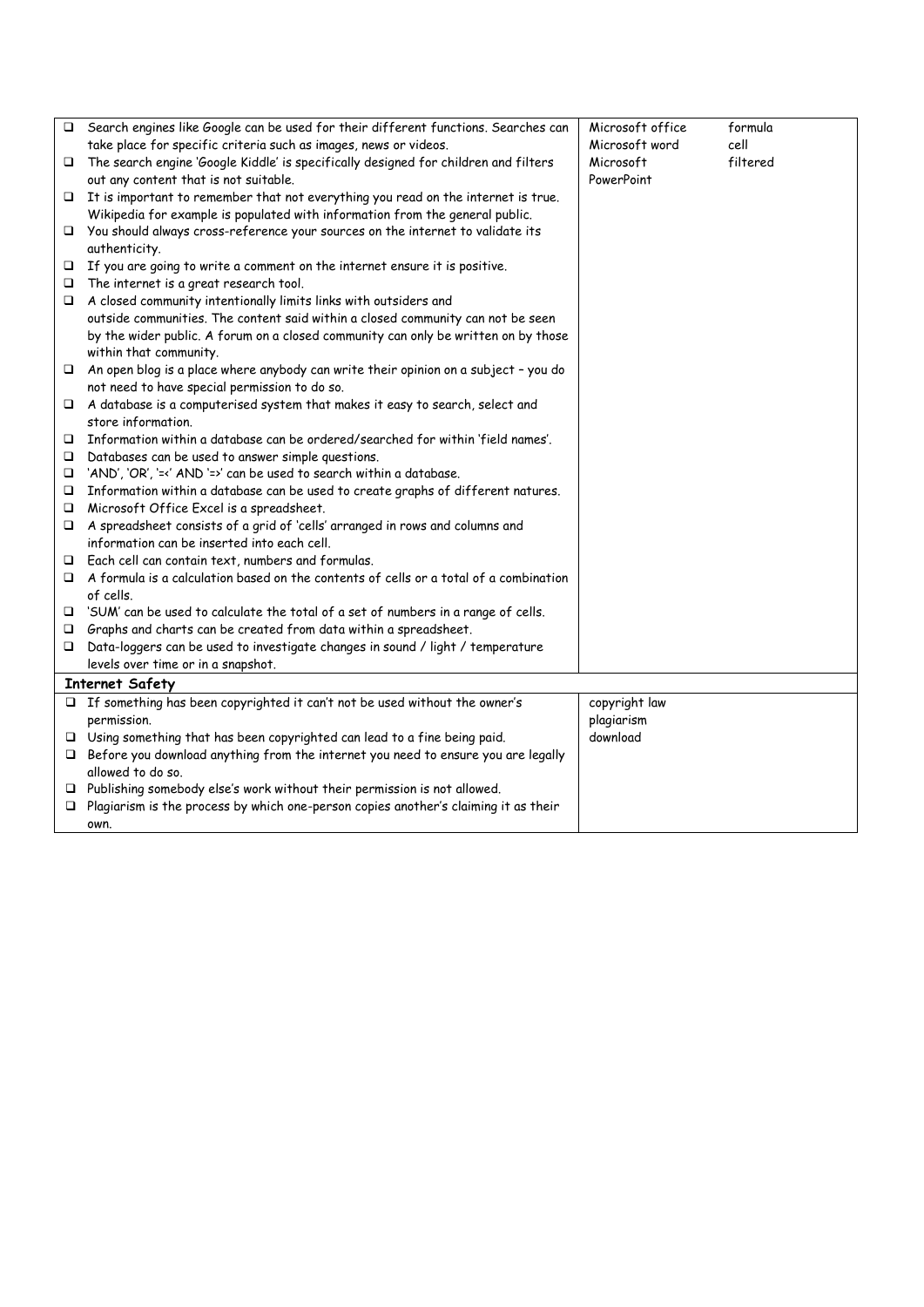| <b>COMPUTING - KS2</b> |                                                                                                                                    |                                                                                    |                                                                                         |                   |                        |                               |  |  |
|------------------------|------------------------------------------------------------------------------------------------------------------------------------|------------------------------------------------------------------------------------|-----------------------------------------------------------------------------------------|-------------------|------------------------|-------------------------------|--|--|
| <b>Key Vocabulary</b>  |                                                                                                                                    |                                                                                    |                                                                                         |                   |                        |                               |  |  |
|                        | E-Safety                                                                                                                           | Programming                                                                        | Multimedia                                                                              | <b>Technology</b> |                        | Data Handling                 |  |  |
|                        | responsible online                                                                                                                 | predicting outputs                                                                 | appropriate online tools                                                                |                   | information movement   | generate                      |  |  |
|                        | communication                                                                                                                      | plan, program, test &                                                              | audience                                                                                |                   | connecting devices     | process                       |  |  |
|                        | informed choices                                                                                                                   | review a program                                                                   | atmosphere                                                                              |                   | different audiences    | interpret                     |  |  |
|                        | virus threats                                                                                                                      | program writing                                                                    | structure                                                                               |                   | research strategies    | store                         |  |  |
| blogs                  |                                                                                                                                    | control mimics + devices                                                           | copyright                                                                               |                   | search result rankings | present information           |  |  |
|                        | messaging                                                                                                                          | sensors                                                                            | information collection                                                                  |                   | acknowledge resources  | plausibility                  |  |  |
|                        |                                                                                                                                    | measure input                                                                      | html code                                                                               |                   |                        | appropriate data tool         |  |  |
|                        |                                                                                                                                    | create variables<br>link errors                                                    | storing                                                                                 |                   |                        | interrogate<br>investigations |  |  |
|                        | <b>Key Knowledge</b>                                                                                                               |                                                                                    |                                                                                         |                   |                        | <b>Key Vocabulary</b>         |  |  |
|                        | Year 6 - Programming                                                                                                               |                                                                                    |                                                                                         |                   |                        |                               |  |  |
|                        |                                                                                                                                    |                                                                                    | $\Box$ Algorithms are a sequence of well-defined, computer-implementable instructions   |                   | algorithm              | variables                     |  |  |
|                        | required in order to perform a computation.                                                                                        |                                                                                    |                                                                                         |                   | decomposing            | outcomes                      |  |  |
|                        |                                                                                                                                    |                                                                                    | $\Box$ Algorithms can be broken down (decomposing) into smaller parts in order to solve |                   | programming            | input                         |  |  |
|                        | problems.                                                                                                                          |                                                                                    |                                                                                         |                   | code                   | output                        |  |  |
|                        |                                                                                                                                    | $\Box$ Algorithm outputs can be predicted by studying them closely.                |                                                                                         |                   | bug                    | loop                          |  |  |
|                        |                                                                                                                                    | $\Box$ Sometimes computer programs do not work because they contain a 'bug'.       |                                                                                         |                   | debugging              | refined                       |  |  |
|                        | Eliminating the 'bugs' is called debugging.                                                                                        |                                                                                    |                                                                                         |                   | syntax bug             | simulations                   |  |  |
| □                      | There are 2 types of bug:                                                                                                          |                                                                                    |                                                                                         |                   | logical bug            | repetition                    |  |  |
|                        | $\circ$                                                                                                                            | could be a spelling mistake or a command that the computer doesn't                 | A syntax bug is an error caused by something the programmer has typed - it              |                   | scratch                | sensors                       |  |  |
|                        | understand.                                                                                                                        |                                                                                    |                                                                                         |                   | logical reasoning      |                               |  |  |
|                        | $\circ$                                                                                                                            |                                                                                    | A logical bug is an error which means that even though the computer is able to          |                   |                        |                               |  |  |
|                        |                                                                                                                                    |                                                                                    | carry out its instructions, it doesn't act as the programmer intended or the            |                   |                        |                               |  |  |
|                        | user expects.                                                                                                                      |                                                                                    |                                                                                         |                   |                        |                               |  |  |
| □                      |                                                                                                                                    | Computers follow code in order to complete a task.                                 |                                                                                         |                   |                        |                               |  |  |
| □                      | This code is written in a programming language. There are many different types of                                                  |                                                                                    |                                                                                         |                   |                        |                               |  |  |
|                        | programming languages.                                                                                                             |                                                                                    |                                                                                         |                   |                        |                               |  |  |
|                        |                                                                                                                                    |                                                                                    | □ Some that you may come across are Logo, Scratch, Blockly, Python and Kodu. Each       |                   |                        |                               |  |  |
|                        | of these languages are suited to different things.                                                                                 |                                                                                    |                                                                                         |                   |                        |                               |  |  |
|                        | $\Box$ A computer programmer is somebody that enters code into a computer to tell it                                               |                                                                                    |                                                                                         |                   |                        |                               |  |  |
|                        | what to do.                                                                                                                        |                                                                                    |                                                                                         |                   |                        |                               |  |  |
| □                      |                                                                                                                                    |                                                                                    | It is important to test out code to ensure it works. If it doesn't work you need to     |                   |                        |                               |  |  |
|                        | debug the code.                                                                                                                    |                                                                                    |                                                                                         |                   |                        |                               |  |  |
|                        |                                                                                                                                    | $\Box$ By studying code you can use logical reasoning to discover what it will do. |                                                                                         |                   |                        |                               |  |  |
| ❏                      |                                                                                                                                    | Using loops in code repeats a particular function.                                 |                                                                                         |                   |                        |                               |  |  |
| □                      |                                                                                                                                    | Computer programs use variables to store information.                              |                                                                                         |                   |                        |                               |  |  |
| □                      |                                                                                                                                    | Changing the values in code can affect the outcome.                                | Variables could be used to store the score in a game, the number of cars in a car       |                   |                        |                               |  |  |
| □                      |                                                                                                                                    |                                                                                    | park or the cost of items on a till. They work in a similar way to algebra, where a     |                   |                        |                               |  |  |
|                        |                                                                                                                                    |                                                                                    |                                                                                         |                   |                        |                               |  |  |
|                        | letter in your code can stand for a number.<br>$\Box$ Variables in code and computer games are the things that change, such as the |                                                                                    |                                                                                         |                   |                        |                               |  |  |
|                        |                                                                                                                                    | health bar of a character or the colour of the sprite you've chosen.               |                                                                                         |                   |                        |                               |  |  |
|                        |                                                                                                                                    | $\Box$ Computers are capable of generating random numbers which can be used in     |                                                                                         |                   |                        |                               |  |  |
|                        | simulations.                                                                                                                       |                                                                                    |                                                                                         |                   |                        |                               |  |  |
| □                      |                                                                                                                                    | A simulation is something that imitates real life.                                 |                                                                                         |                   |                        |                               |  |  |
| □                      |                                                                                                                                    | Code should be refined in order to ensure the best possible outcome.               |                                                                                         |                   |                        |                               |  |  |
| □                      |                                                                                                                                    |                                                                                    | Property values and parameters can be used to store information about objects.          |                   |                        |                               |  |  |
| □                      |                                                                                                                                    |                                                                                    | Sensors can be used to measure input in order to activate a procedure or sequence.      |                   |                        |                               |  |  |
|                        |                                                                                                                                    |                                                                                    | $\Box$ Coding programs are used in applications across society. An example is the light |                   |                        |                               |  |  |
|                        |                                                                                                                                    |                                                                                    | sequence within traffic lights. Another is how a coffee machine fills up a cup once     |                   |                        |                               |  |  |
|                        | a button has been pressed.                                                                                                         |                                                                                    |                                                                                         |                   |                        |                               |  |  |
|                        |                                                                                                                                    | Networks / Search engines / Using programs                                         |                                                                                         |                   |                        |                               |  |  |
| □                      |                                                                                                                                    |                                                                                    | A computer network is a number of computers linked together to allow them to            |                   | networks               | resize                        |  |  |
|                        |                                                                                                                                    | "talk" to each other and share resources. Networked computers can share            |                                                                                         |                   | search engines         | presentations                 |  |  |
|                        | hardware, software and data.                                                                                                       |                                                                                    |                                                                                         |                   | world wide web         | find                          |  |  |
| □                      |                                                                                                                                    |                                                                                    | The World Wide Web, or web for short, are the pages you see when you're at a            |                   | Sir Tim Berners-Lee    | search                        |  |  |
|                        |                                                                                                                                    |                                                                                    | device and you're online. But the internet is the network of connected computers        |                   | hardware               | database                      |  |  |